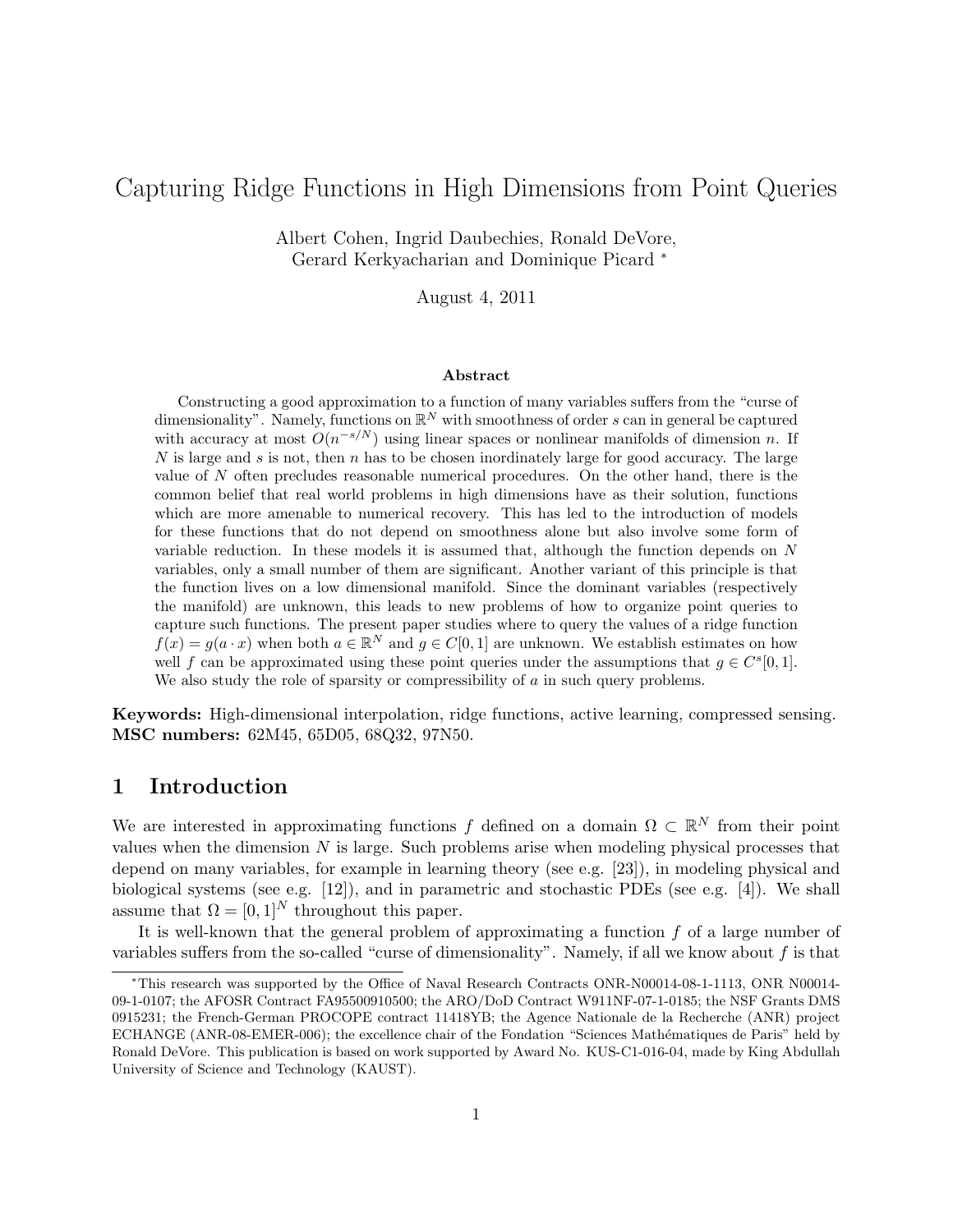it has a smoothness of order  $s > 0$  then the best approximation order we can receive is  $O(n^{-s/N})$ where  $n$  is the dimension of the underlying approximation process or the number of computations used to find the approximation. If  $N$  is very large then the smoothness would have to be very high to overcome this curse. This fact has led to the search for other reasonable ways to classify functions in high dimension which hopefully represent real world settings. One such approach is to assume that the target function has a sparse representation in some underlying basis. However, the assumption of sparsity is very close if not the same as a smoothness condition in most settings (see e.g. the characterization of nonlinear approximation orders by Besov smoothness [6]). Another approach, which will be the direction taken in this paper, is to assume that most of the variables have no effect in  $f$  (or a rather weak effect). This is a common assumption in manifold learning (see for example [5, 13]) and sliced inverse regression or sensitivity analysis in statistics (see e.g.  $[21]$ ).

Another ingredient in the problem of approximating a high dimensional function concerns the type of information we have (or can ask) about f. There are many possible settings. Our interest will be in the following problem. We are allowed to only ask for a fixed number  $n$  of point values of f and from this information, we must construct our approximation. This can be thought of as a problem in directed learning [15] or optimal recovery [22]. Recent results on problems of this type were given in  $[8]$  where the assumptions on f were that it depended on a smaller number of unknown coordinate variables. There are two natural types of point query algorithms: non-adaptive and adaptive. In the former, the set of points where  $f$  will be queried are set in advance and do not depend on  $f$ . In the latter, each new query point is allowed to depend on the previous query points and the value of f at these points. The algorithms put forward in this paper are adaptive.

Certainly, many other possible models for  $f$  can be put forward. A quite general assumption would be that  $f(x_1, \ldots, x_N) = g(Ax)$  where A is a  $m \times N$  matrix with m considerably smaller than N. Our primary interest in this paper will be the case where A is  $1 \times N$ , i.e.  $A = a$  is a vector in  $\mathbb{R}^N$ . This means that f is a ridge function. In addition to our assumption on the form of  $A$ , we shall assume some smoothness condition on the underlying function  $q$ . This is a common assumption in statistics, where these models are often called *single index models*. Some algorithms have been provided in this context and minimax bounds investigated see for instance [16], [19], [17] and [18]. The main differences with our approach lie in the fact that the points of observations are supposed to be given in advance and not chosen (as here), and the dimension N of the variable  $x$ is supposed to be small in the sense that it does not grow with the number of observations (which would correspond to the case  $N < n$  here) and does not interfere in the rates. The closest paper to our setting would be  $[20]$ , where the function g is supposed to be extremely regular.

To put our results in a precise setting we introduce the following class of functions. Given  $s > 0$ , we define  $\mathcal{R}(s)$  to be the set of all ridge functions  $f(x) = g(a \cdot x)$  where  $g \in C^{s}[0,1]$  and  $a = (a_1, \ldots, a_N) \neq 0$  satisfies  $a_i \geq 0$ ,  $i = 1, \ldots, N$ . If  $\lambda = \sum_{i=1}^N a_i$ , then  $f(x) = g(a \cdot x) = \tilde{g}(a \cdot x/\lambda)$ with  $\tilde{g}(t) := g(\lambda t)$  and so we can assume without loss of generality that  $\sum_{i=1}^{N} a_i = 1$ . It follows that  $a \cdot x \in [0,1]$ , whenever  $x \in \Omega$ . We use the following norm on  $C^{s}[0,1]$ . If  $k < s \leq k+1$  with  $k \in \mathbb{N}$ , then we define

$$
||g||_{C^s} := ||g||_{C^s[0,1]} := |g^{(k)}|_{\text{Lip}(s-k)} + \sum_{j=0}^k ||g^{(j)}||_{C[0,1]},
$$
\n(1.1)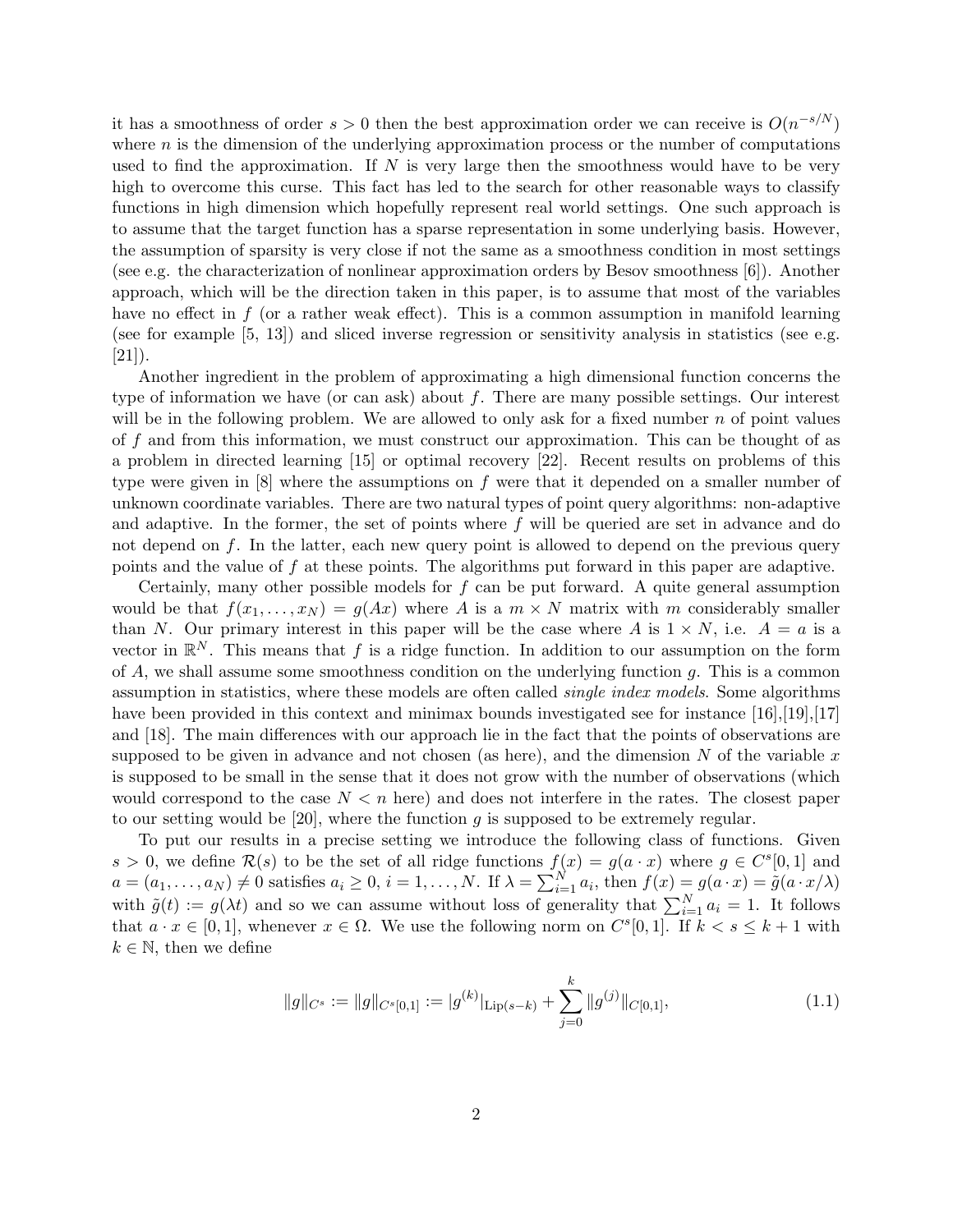where for  $0 < \beta \leq 1$ ,

$$
|g|_{\text{Lip}(\beta)} := \sup_{x \neq y} \frac{|f(x) - f(y)|}{|x - y|^{\beta}}.
$$

We shall also use the following semi-norm on  $C^s$ :

$$
|g|_{C^s} := |g|_{C^s[0,1]} := |g^{(k)}|_{\text{Lip}(s-k)}.
$$
\n(1.2)

The most important coordinates i in a are those where  $a_i$  is large. Thus the complexity of f is in part measured by how many coordinates of a are large. To describe this we take the traditional approach of measuring the compressibility of  $a$ . It is well known that the compressibility of  $a$  is measured in the form of its membership in  $\ell_q$  spaces (or weak  $\ell_q$  spaces). We recall that a is in weak  $\ell_q$  means that

$$
\#\{i : a_i \ge \epsilon\} \le M\epsilon^{-1/q}, \quad \epsilon > 0,
$$
\n
$$
(1.3)
$$

and the smallest M for which (1.3) holds is the weak  $\ell_q$  norm  $||a||_{w\ell_q^N}$  of a. Accordingly, we define  $\mathcal{R}(s, q; M_0, M_1)$  to be the collection of all ridge functions  $f \in \mathcal{R}(s)$  for which

$$
||g||_{C^{s}[0,1]} \le M_0, \quad ||a||_{w\ell_q^N} \le M_1. \tag{1.4}
$$

Notice that since the vectors a come from a finite dimensional space  $\mathbb{R}^N$ , they are in all weak  $\ell_q^N$ . Therefore, it is the size of  $M_1$  that is important in what follows.

We study the following fundamental question: Given the knowledge that  $f$  is a ridge function and given a target approximation accuracy  $\epsilon > 0$ , how many point values would we need of f in order to construct an approximation which achieves this accuracy and where should these point queries be chosen? This can be viewed as a problem of optimal recovery (see [22] or [24]), although we do not believe this model class has been treated previously in the literature. We seek query points and algorithms which have demonstrable performance rates for all of the classes  $\mathcal{R}(s, q; M_0, M_1)$ . In other words we seek algorithms which are universal over these classes and the algorithms do not require any knowledge of s or q.

In §3. we give an algorithm on where to ask for point values of a ridge function  $f$  and then show how to construct a good approximation to  $f$  from these point queries. This algorithm does not need to know the values of s or q and so it satisfies universality. We shall show that by asking for  $\mathcal{O}(L)$  queries we can find f such that whenever  $f \in \mathcal{R}(s,q;M_0,M_1)$ , with  $1 < \bar{s} \leq s \leq S$ , then

$$
||f - \hat{f}||_{C(\Omega)} \le CM_0 \Big( L^{-s} + M_1 \epsilon(N, L)^{1/q - 1} \Big), \tag{1.5}
$$

where

$$
\epsilon(N, L) := \begin{cases} \frac{1 + \log(N/L)}{L}, & L < N, \\ 0, & L \ge N, \end{cases} \tag{1.6}
$$

and where C is a constant depending only on  $\bar{s}$ , S. The first term on the right in (1.5) corresponds to recovering g and the second to recovering a. The following section  $(\S 4)$  analyzes the stability of our algorithm.

Note that the above results only apply when  $s > 1$ . We do not know how to remove this restriction. However, we do prove in §5 results for the case  $s \leq 1$  under the additional assumption that  $g$  is monotone.

We finally devote  $\S6$  to some concluding remarks and open questions.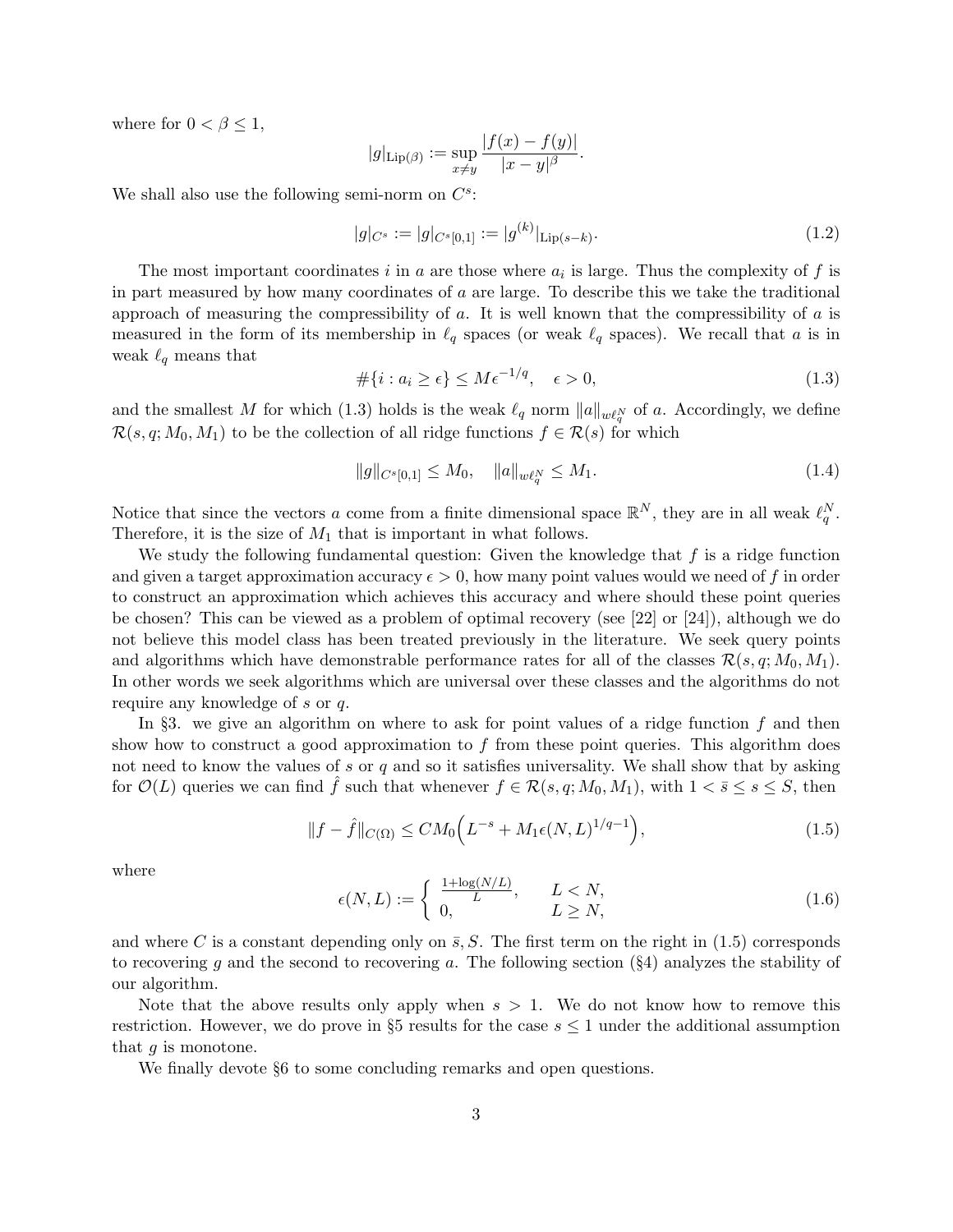## 2 Approximation preliminaries

We record in this section some well known results about approximation and compressed sensing which we shall utilize in the following sections. Let us first consider approximating functions in  $C[0, 1]$ . Given integers  $S > 1$  and  $L \geq 2$ , we let  $h := 1/L$  and consider the space  $S_h$  of piecewise polynomials of degree  $S-1$  with equally spaced knots at the points  $ih, i = 1, \ldots, L-1$ , and having continuous derivatives of order  $S - 2$ . There is a class of linear operators  $Q_h$  which map  $C[0, 1]$ into  $S_h$  called quasi-interpolants that we shall employ. We refer the reader to Chapter 12 of [7] for a construction of these operators. Given a function  $g \in C[0, 1]$ , the application of  $Q_h$  uses only the values of g at the points ih,  $i = 0, \ldots, L$ . The operator  $Q_h$  can be chosen to have the following two properties:

**Property Q1:** Whenever  $g \in C^{s}[0,1], 0 < s \leq S$ ,

$$
||g - Q_h g||_{C[0,1]} \le C|g|_{C^s[0,1]}h^s,
$$
\n(2.1)

with C a constant depending only on  $S^1$ .

**Property Q2:** For any  $g \in C[0,1]$ , we have

$$
||Q_h g||_{C[0,1]} \le C \max_{0 \le i \le L} |g(ih)|,\tag{2.2}
$$

with C again a constant depending only on S.

Secondly, we consider the approximation of vectors from  $\mathbb{R}^N$ . For each positive integer k, let  $\Sigma_k$ be the set of those  $z \in \mathbb{R}^N$  such that at most k of its coordinates are non-zero. Given any  $x \in \mathbb{R}^N$ , its error of best approximation in  $\ell_p^N$  from  $\Sigma_k$  is

$$
\sigma_k(x)_{\ell_p^N} := \inf_{z \in \Sigma_k} \|x - z\|_{\ell_p^N}.
$$
\n(2.3)

For  $\ell_p^N$  norms, the best approximation z to x from  $\Sigma_k$  is gotten by retaining the k biggest entries of x in absolute value (with ties handled in an arbitrary way) and making all other entries zero.

There are simple estimates for  $\sigma_k(x)$ . Among these, we shall use

$$
\sigma_k(x)_{\ell_p^N} \le k^{1/p - 1/q} \|x\|_{\ell_q^N},\tag{2.4}
$$

whenever  $q \leq p$ . Similarly, we have

$$
\sigma_k(x)_{\ell_p^N} \le C k^{1/p - 1/q} \|x\|_{w\ell_q^N},\tag{2.5}
$$

whenever  $q < p$ , with a constant C depending only on p, q.

We shall also need some well known results on compressed sensing. If  $L < N$ , we let  $\Phi$  be an  $L \times N$  Bernoulli matrix which satisfies the Restricted Isometry Property [2, 1] of order j for

<sup>&</sup>lt;sup>1</sup>We use the following conventions for constants. Absolute constants are denote by  $c_0$  (when they appear in bounds that hold for sufficiently small constants) or  $C_0$  when they appear in bounds that hold for sufficiently large constants. The constants are updated each time a new condition is imposed on them. Since there will be a finite number of updates, the final update will determine its value. Constants that are not absolute but depend on parameters will be denoted by  $C$  and the parameters will be given. We use the same convention on updating the constants  $C$ .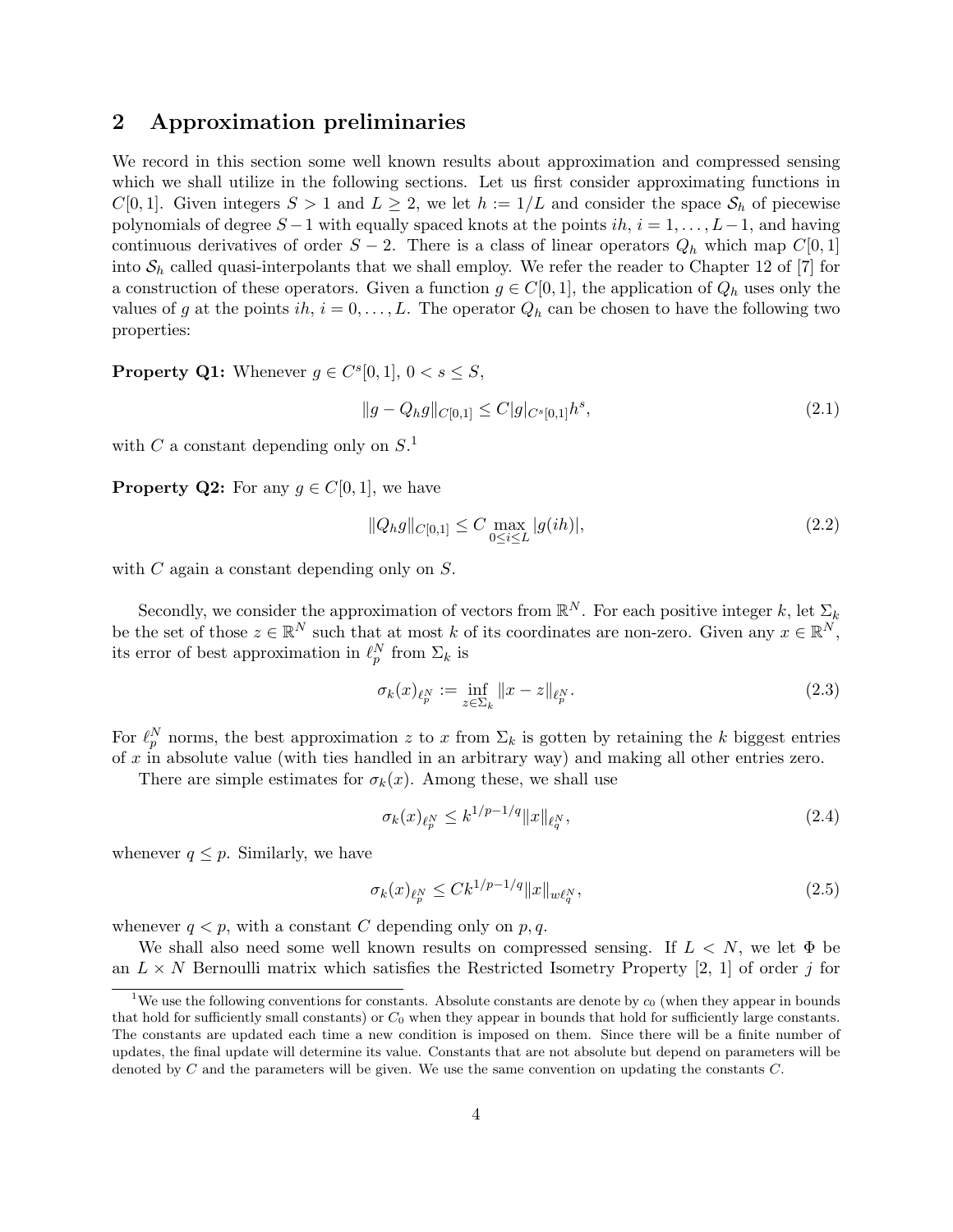all  $j \leq c_0/\epsilon(N,L)$  with  $c_0 > 0$  a fixed constant. The entries of  $\Phi$  are realization of i.i.d. random variables which take values  $\pm 1/\sqrt{L}$  with probability 1/2. We denote by  $b_1, \ldots, b_L$  the rows of  $\Phi$ . We also require that  $\Phi$  satisfies the following mapping property stated in Theorem 4.1 of [9]:

**Mapping Property:** There is a fixed constant  $c_0 > 0$  such that the following holds. If  $L < N$  and  $y \in \mathbb{R}^L$  satisfies  $||y||_{\ell_{2}^L} \leq c_0\sqrt{\epsilon(N,L)}$  and  $||y||_{\ell_{\infty}^L} \leq c_0/\sqrt{L}$ , then there is an x from the unit ball of  $\ell_1^N$  such that  $\Phi x = y$ .

Note that when  $\Phi$  is a Bernoulli matrix as described above, these properties are satisfied with extremely high probability on the draw (see [9] and [1]).

In compressed sensing, the matrix  $\Phi$  is used to extract information. If  $x \in \mathbb{R}^N$ , the vector  $y = \Phi x \in \mathbb{R}^L$  is the information captured by  $\Phi$ . To decode this information, we shall use the  $\ell_1$ minimization decoder  $\Delta$  defined by

$$
\Delta(y) := \underset{\Phi u = y}{\operatorname{argmin}} \|u\|_{\ell_1}.\tag{2.6}
$$

It is shown in [3] that the encoding-decoding pair  $(\Phi, \Delta)$  has the following instance-optimaliy in  $\ell_1^N$ : For any  $x \in \mathbb{R}^N$ , we have

$$
||x - \Delta(\Phi x)||_{\ell_1^N} \le C_0 \sigma_k(x)_{\ell_1^N},\tag{2.7}
$$

for all  $k \leq C_0/\epsilon(N, L)$ . Of course, when  $L \geq N$ , we exactly recover each  $x \in \mathbb{R}^N$ .

### 3 An adaptive query algorithm

In this section, we give an algorithm that adaptively queries a ridge function by its point values. The algorithm we give requires us to know that  $f \in \mathcal{R}(s)$  with  $\overline{s} + 1 \leq s \leq S$  where  $\overline{s}, S > 0$  and S is an integer. However, we do not need to know the value of s. It will have three main steps for querying f to extract the information we need. To describe these, we define (as before)  $h := 1/L$ . Let us notice that asking for the value of f at a point  $t(1,\ldots,1)$  gives the value of g at t.

**QSTEP1:** Evaluate f at base points. We ask for the values of f at the points  $\mathcal{B}$  :=  $\{ih(1, 1, \ldots, 1) : i = 0, 1, \ldots, L\}$  that we refer to as base points. This information determines g at the points  $t_i := ih, i = 0, 1, \ldots, L$ .

**QSTEP 2:** Find an interval of large deviation. Let  $A := \max_{0 \le i < j \le L} \frac{|g(t_i) - g(t_j)|}{|t_i - t_j|}$  $\frac{\mu_i - g(t_j)}{|t_i - t_j|}$  and take a pair of points  $t_i < t_j$  which assume A. Let  $I_0 := [t_i, t_j]$ . We ask for the value of f at the point  $t(1,\ldots,1), t := (t_i + t_j)/2$ , which gives us g at the midpoint t of I<sub>0</sub>. If  $|g(t_i) - g(t)| \geq |g(t_j) - g(t)|$ , we define  $I_1$  as  $[t_i, t]$ , otherwise we define  $I_1$  as  $[t, t_j]$ . In either case, the divided difference of g over the two endpoints of  $I_1$  is larger than A. We continue in this way and define  $I_2, \ldots, I_m$ , where

$$
m := \lceil \kappa \log_2 L \rceil
$$
 and  $\kappa := \frac{2S}{\overline{s}}$ .

Now, the divided difference of g at the two endpoints of  $I_m = [\alpha_0, \alpha_1]$  is at least as large as A. So there is a point  $\xi_0 \in I_m$  where

$$
\frac{|g(\alpha_1) - g(\alpha_0)|}{\alpha_1 - \alpha_0} = |g'(\xi_0)| \ge A.
$$
\n(3.1)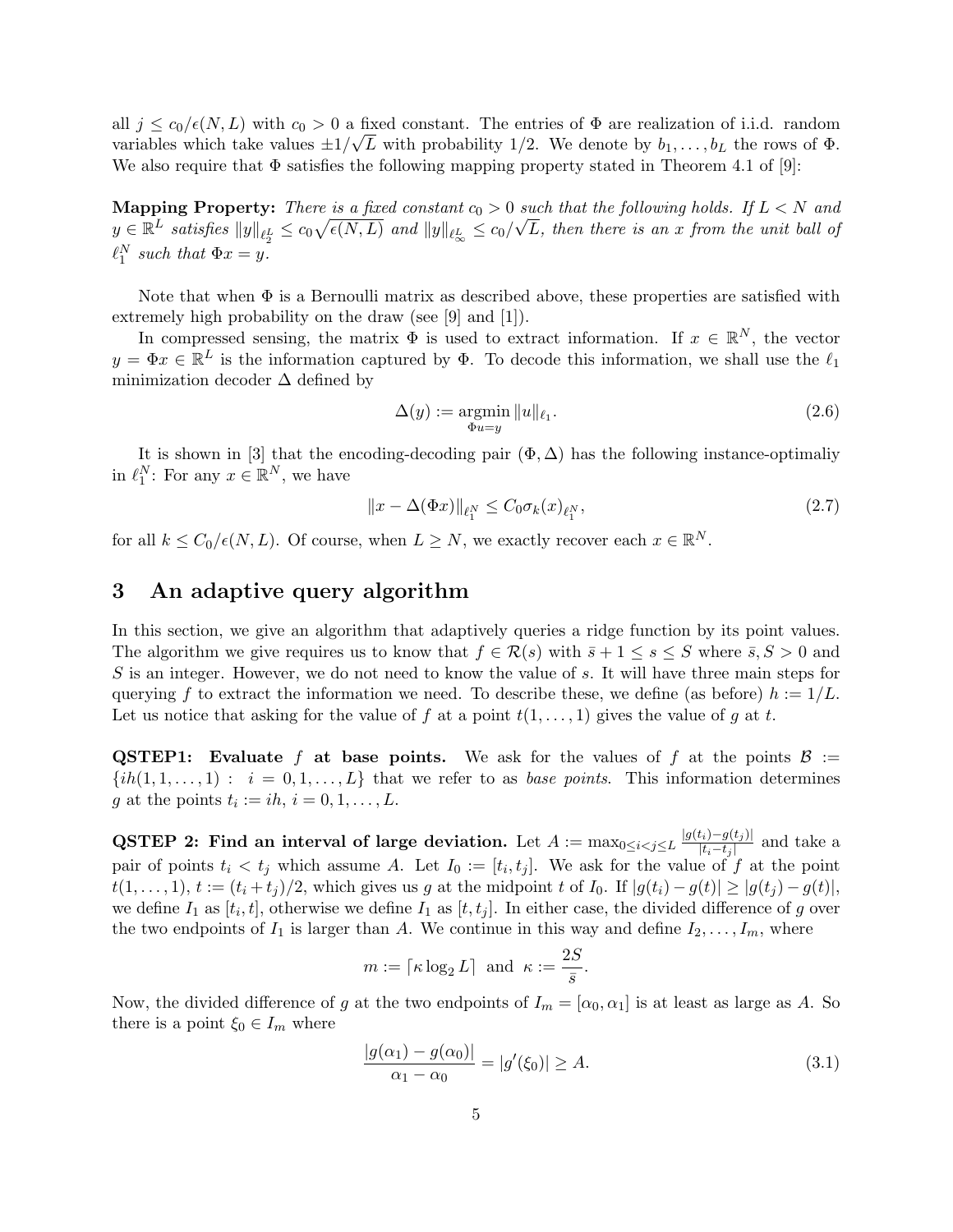We denote by  $\eta$  the midpoint of  $I_m$  and by  $\delta := |I_m| \leq L^{-\kappa} |I_0| \leq L^{-\kappa}$  the length of  $I_m$ . We finally ask for the value of f at  $\eta(1,\ldots,1)$  which gives us the value of g at  $\eta$ .

**QSTEP3:** Query f at padding points. First consider the case  $L < N$ . The row vectors  $b_i$ ,  $i = 1, \ldots, L$ , which make up the  $L \times N$  Bernoulli matrix satisfy  $|b_i \cdot a| \leq 1/\sqrt{L}$ . We now ask for the value of f at the points  $\eta(1,1,\ldots,1)+\mu b_i$ ,  $i=1,\ldots,L$ , where  $\mu:=\frac{\sqrt{L}\delta}{2}$  $\frac{L\delta}{2}$ . These queries in turn gives the value  $g(\eta + \mu b_i \cdot a), i = 1, ..., L$ . All of the points  $\eta + \mu b_i \cdot a$  are in  $I_m$  because of the definition of  $\mu$ . In the case  $L \geq N$ , we ask for the value of f at each point  $\alpha_0(1,\ldots,1) + \delta e_i$ ,  $i = 1, \ldots, N$ , where

$$
e_i := (0, \cdots, 0, 1, 0, \cdots, 0),
$$

is the standard Kronecker vector with 1 at position i. This gives the value of  $g$  at the points  $\alpha_0 + \delta a_i$ ,  $i = 1, ..., N$ . Each of these points is again in  $I_m$ .

In summary, we have asked for  $L + 1$  values of f in **QSTEP1**,  $\lceil \kappa \log_2 L \rceil$  point values in **QSTEP2**, and at most L point values in **QSTEP3**; thus a total of at most  $2L + 1 + \lceil \kappa \log_2 L \rceil =$  $\mathcal{O}(L)$  point values in all. Next, we describe how we construct an approximation  $\hat{f}$  to f from the information we have drawn from  $f$ . This is done in two steps.

**RSTEP1:** Approximating g from the retrieved information. Since  $f(ih, \dots, ih) = g(ih)$  for  $i = 0, \dots, L$ , we can construct from the values drawn in **QSTEP 1** the approximation  $\hat{g} := Q_h(g)$ to g with  $Q_h$  the quasi-interpolant operator. From (2.1) we obtain for each  $g \in \mathcal{R}(s, q, M_0, M_1)$ ,

$$
||g - \hat{g}||_{C[0,1]} \le CM_0 h^s = CM_0 L^{-s}.
$$
\n(3.2)

with  $C$  depending only on  $S$ .

**RSTEP2:** Approximating  $\alpha$  from the retrieved information. We first consider the case  $L < N$  and observe that the information we have drawn in **QSTEP3** allows us to approximate the vector  $y := \Phi a \in \mathbb{R}^L$ , where  $y_i := b_i \cdot a, i = 1, \ldots, L$ . Indeed, for each  $i = 1, 2, \ldots, L$ , from the information we have in hand, we can compute

$$
\hat{y}_i := \frac{2}{\sqrt{L}} \left[ \frac{g(\eta + \mu b_i \cdot a) - g(\eta)}{g(\alpha_0 + \delta) - g(\alpha_0)} \right] = \frac{2}{\sqrt{L}} \left[ \frac{g'(\xi_1)\mu b_i \cdot a}{g'(\xi_0)\delta} \right] = b_i \cdot a \left[ 1 + \frac{g'(\xi_1) - g'(\xi_0)}{g'(\xi_0)} \right],\tag{3.3}
$$

because  $\mu/\delta =$ √  $\overline{L}/2$ . Since  $|g'(\xi_0)| \geq A$  and  $g'$  is in  $\text{Lip}(\overline{s}, M_0)$ , we have

$$
\left| \frac{g'(\xi_1) - g'(\xi_0)}{g'(\xi_0)} \right| \le M_0 A^{-1} L^{-\kappa \bar{s}} =: \gamma.
$$
 (3.4)

This means that we have the following estimate for how well  $\hat{y}_i$  approximates the true value  $y_i$ :

$$
|y_i - \hat{y}_i| \le |y_i|\gamma. \tag{3.5}
$$

We apply the  $\ell_1$ -minimization decoder  $\Delta$  to the vector  $\hat{y} := (\hat{y}_i)_{i=1}^L$ . This gives  $\tilde{a} := \Delta(\hat{y})$ .

In the case  $L \geq N$ , using the information we have drawn in **QSTEP3**, we compute

$$
\hat{y}_i := \left[ \frac{g(\alpha_0 + \delta a_i) - g(\alpha_0)}{g(\alpha_0 + \delta) - g(\alpha_0)} \right] = \left[ \frac{g'(\xi_1) a_i \delta}{g'(\xi_0) \delta} \right] = a_i [1 + \gamma_i],
$$
\n(3.6)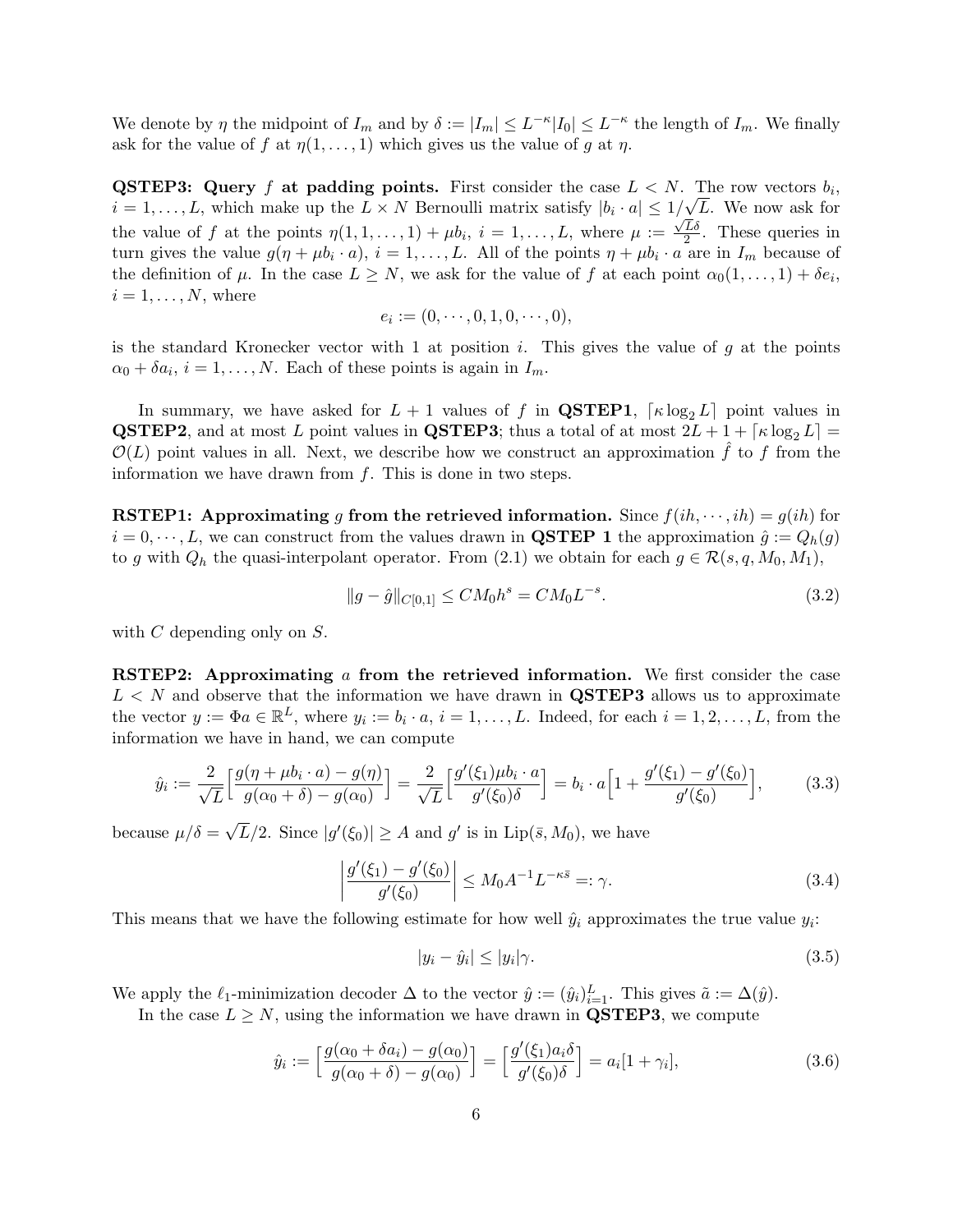where  $|\gamma_i| \leq \gamma$ ,  $i = 1, \ldots, N$ . No decoding is needed in this case and we simply set  $\tilde{a}_i = \hat{y}_i =$  $a_i(1+\gamma_i)$ .

The following lemma shows that  $\tilde{a}$  is a good approximation to a. We recall the definition of  $\epsilon(N, L)$  given in (1.6).

**Lemma 3.1** There is an absolute constant  $C_0$  such that the following holds. If  $a \in \ell_q$  with  $0 <$  $q < 1$ , then √

$$
||a - \tilde{a}||_{\ell_1^N} \le C_0 \Big( ||a||_{\ell_q^N} \epsilon(N, L)^{1/q - 1} + \sqrt{L}\gamma \Big). \tag{3.7}
$$

In the case  $a \in w\ell_q^N$ , we have

$$
||a - \tilde{a}||_{\ell_1^N} \le C \Big( ||a||_{w\ell_q^N} \epsilon(N, L)^{1/q-1} + \sqrt{L}\gamma \Big), \tag{3.8}
$$

with  $C$  now depending on  $p, q$ .

**Proof:** In the case  $L \geq N$ , we have

$$
||a - \tilde{a}||_{\ell_1^N} \le \sum_{i=1}^N |a_i - \tilde{a}_i| = \sum_{i=1}^N |a_i||\gamma_i| \le \gamma,
$$
\n(3.9)

and  $(3.7)$  and  $(3.8)$  hold with no assumptions on a.

In the case  $L < N$ , we follow ideas from [9]. We know that  $|y_i| = |a \cdot b_i| \le L^{-1/2}$ ,  $i = 1, ..., L$ . Therefore,  $||y - \hat{y}||_{\ell_{\infty}^L} \leq L^{-1/2}\gamma$  and  $||y - \hat{y}||_{\ell_{\infty}^L} \leq \gamma$ . We can apply the mapping property to find  $a \ z \in \mathbb{R}^N$  such that  $\Phi(z) = \hat{y} - y$  and  $||z||_{\ell_1^N} \leq c_0^{-1} \sqrt{L} \gamma$ . It follows that  $\Phi(a+z) = \hat{y}$  and so  $\Delta(\Phi(a+z)) = \tilde{a}$ . Using the instance-optimality, we find for any  $k \leq C_0/\varepsilon(N,L)$ 

$$
||a+z-\tilde{a}||_{\ell_1^N} \leq C_0 \sigma_k (a+z)_{\ell_1^N} \leq C_0 (\sigma_k (a) + ||z||_{\ell_1^N}). \tag{3.10}
$$

Since  $||z||_{\ell_1^N} \leq c_0^{-1}$ √  $L_{\gamma}$ , taking the largest possible value for k and using  $(2.4)$ (respectively  $(2.5)$ ), we arrive at  $(3.7)$  (respectively  $(3.8)$ ).

The vector  $\tilde{a}$  need not have positive coordinates and also need not have  $\ell_1$  norm one. This defect can be remedied as follows, up to doubling the constants  $C_0$  and  $C$  in the estimates (3.7) and (3.8). We first let  $a'_i := \max(\tilde{a}_i, 0), i = 1, ..., N$ . Then  $a'$  is clearly a better  $\ell_1^N$  approximation to a than  $\tilde{a}$ , so that we have

$$
||a - a'||_{\ell_1^N} \leq R,
$$

with R the right hand side of (3.7) or (3.8). Finally we define  $\hat{a} := a'/\|a'\|_{\ell_1^N}$ . We can write

$$
\|a - \hat{a}\|_{\ell_1^N} \le \|a - a'\|_{\ell_1^N} + \|a' - \frac{a'}{\|a'\|_{\ell_1^N}}\|_{\ell_1^N} \le R + |1 - \|a'\|_{\ell_1^N}| \le 2R.
$$

Note that if  $a' = 0$  we reach the same conclusion by taking for  $\hat{a}$  any vector of positive coordinates and  $\ell_1$  norm one.

So we have

$$
||a - \hat{a}||_{\ell_1^N} \le C_0 \left( ||a||_{\ell_q^N} \epsilon(N, L)^{1/q - 1} + \sqrt{L}\gamma \right)
$$
\n(3.11)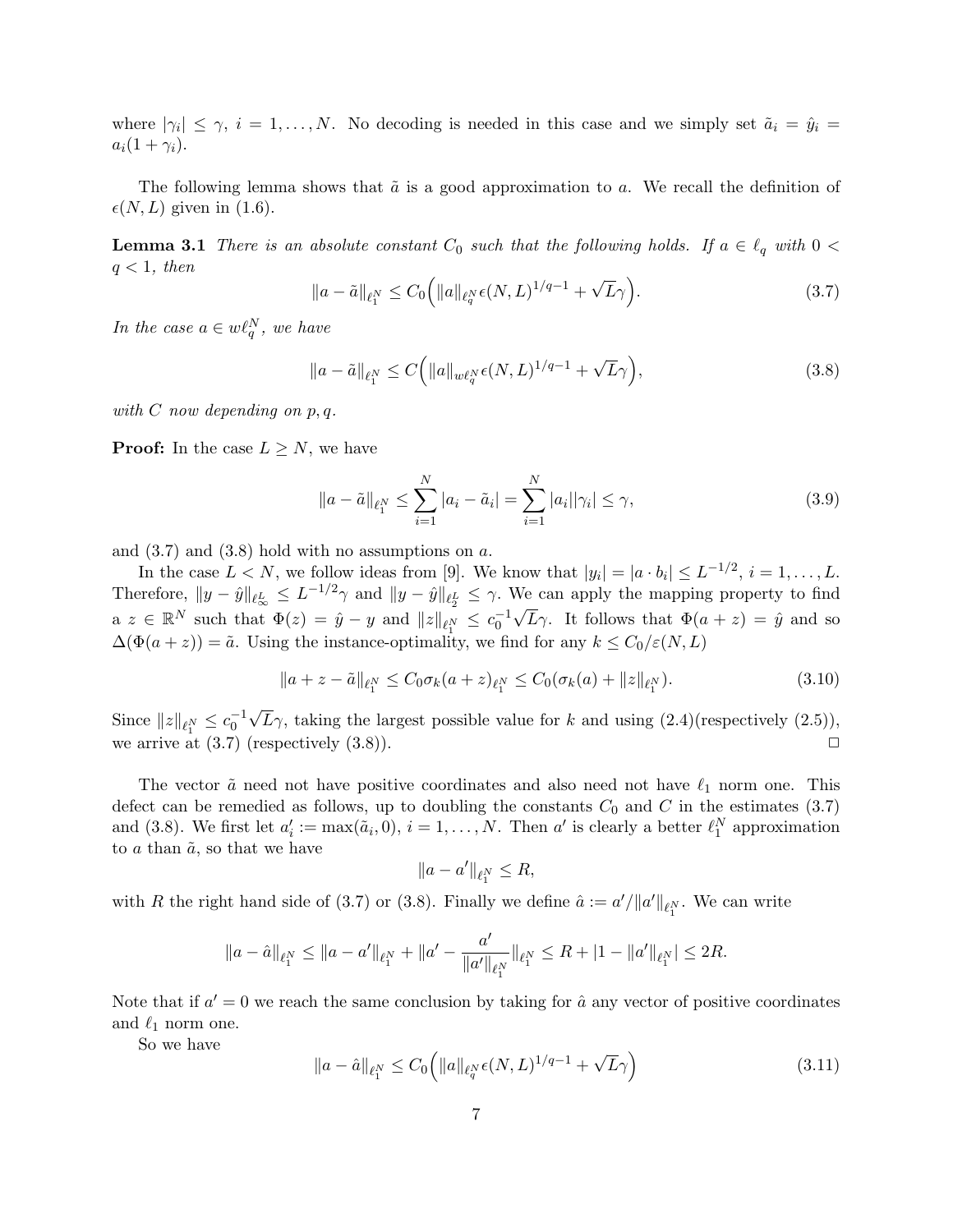and a similar estimate with the weak  $\ell_q^N$  norm on the right.

With these estimates in hand, we can now define our approximation to  $f$ . Let us define

$$
\hat{f}(x) := \hat{g}(\hat{a} \cdot x). \tag{3.12}
$$

**Theorem 3.2** The algorithm described above uses  $2L+1+\lceil \kappa \log_2 L \rceil$  queries. If  $f \in \mathcal{R}(s, q; M_0, M_1)$ , then the algorithm gives an approximation  $\hat{f}$  defined in (3.12) which satisfies for all  $L \geq 1$ ,

$$
||f - \hat{f}||_{C(\Omega)} \le CM_0 \Big( L^{-s} + C_1 M_1 \epsilon(N, L)^{1/q - 1} \Big), \tag{3.13}
$$

where C is a constant depending only on  $\bar{s}$  and S and  $C_1$  depends on q.

**Proof:** Recalling the definition of A, we distinguish between two cases.

If  $A \leq M_0 L^{-s}$ , then there is a constant c such that  $|g(ih) - c| \leq A/2 \leq M_0 L^{-s}/2$ ,  $i = 0, 1, ..., L$ . From Properties Q1 and Q2, we find

$$
\|\hat{g} - c\|_{C[0,1]} = \|Q_h g - Q_h c\|_{C[0,1]} \leq C M_0 L^{-s}
$$

Hence,

$$
||g - c||_{C[0,1]} \le ||(g - c) - Q_h(g - c)||_{C[0,1]} + ||Q_h(g - c)||_{C[0,1]} \le CM_0 L^{-s} + CM_0 L^{-s}.
$$
 (3.14)

It follows that

$$
||g(a \cdot x) - \hat{g}(\hat{a} \cdot x)||_{C(\Omega)} \le ||g - c||_{C[0,1]} + ||\hat{g} - c||_{C[0,1]} \le CM_0 L^{-s}.
$$
\n(3.15)

and so we have proven the theorem in this case.

If  $A > M_0 L^{-s}$ , then for any  $x \in \Omega$ , we have from the previous lemma,

$$
\begin{array}{rcl} |f(x)-\hat{f}(x)|&\leq&|g(a\cdot x)-g(\hat{a}\cdot x)|+|g(\hat{a}\cdot x)-\hat{g}(\hat{a}\cdot x)|\\&\leq&M_0\|a-\hat{a}\|_{\ell_1^N}+\|g-\hat{g}\|_{C[0,1] }\\&\leq&CM_0\Big(M_1\epsilon(N,L)^{1/q-1}+\sqrt{L}\gamma\Big)+CM_0L^{-s}.\end{array}
$$

It remains to bound  $\sqrt{L}\gamma$ . Since  $A^{-1} \leq M_0^{-1}L^s$ , we have

$$
\sqrt{L}\gamma = \sqrt{L}A^{-1}M_0L^{-\kappa\bar{s}} \le L^{-\kappa\bar{s}+s} \le L^{-s},\tag{3.16}
$$

where we have used the definition of  $\kappa$ . Therefore, we have proven the theorem.  $\Box$ 

## 4 Stability of the algorithm

The analysis of the performance of our algorithm given in Theorem 3.2 assumes that, when queried, we receive the exact values of f. This in turn gives that the value of g at the corresponding point is also exact. In this section, we shall show that the conclusion of Theorem 3.2 remains valid even when these values are only given to a given accuracy  $\tau$ , provided  $\tau$  is suitably small, in the sense that  $\tau \leq CL^{-r}$  for a certain  $r \geq s$ . This assumption on  $\tau$  is not the best one can hope for, namely  $\tau \leq CL^{-s}$ . We leave open the possibility that other algorithms may work even with weaker assumption on the perturbation error  $\tau$ .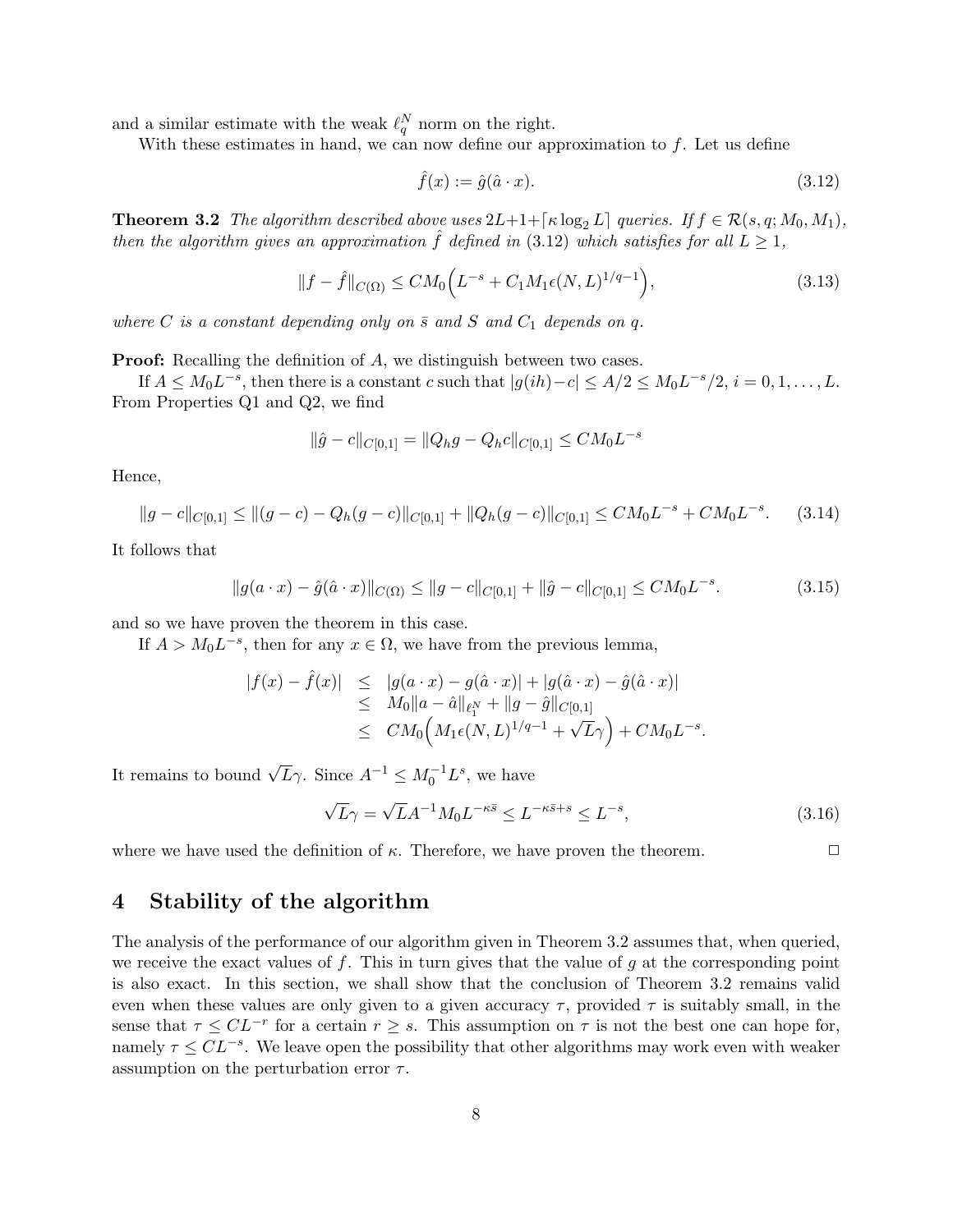Thus, we assume that in place of the values of g we receive the values of a function  $\tilde{g}$  with  $||g - \tilde{g}||_{C[0,1]} \leq \tau$ . As before, we assume that  $f \in \mathcal{R}(s)$  with  $\bar{s} + 1 \leq s \leq S$  where  $\bar{s}, S > 0$  and S is an integer. The main steps of the algorithm remain unchanged, except that now we define the value of  $\kappa$  introduced in **QSTEP2** to be slightly larger:

$$
\kappa := \frac{2S + 1/2}{\bar{s}}.\tag{4.1}
$$

Therefore, we still have  $\mathcal{O}(L)$  point value queries.

**Theorem 4.1** Suppose that in the execution of our algorithm, we receive the values of f only to accuracy  $\tau$ . That is, when queried for the value of f at any point x, we receive instead the value  $f(x)$  satisfying  $|f(x) - f(x)| \leq \tau$ . Then, if  $f \in \mathcal{R}(s, q; M_0, M_1)$  and

$$
\tau \le \frac{M_0}{6} L^{-2S - \kappa - 3/2} \tag{4.2}
$$

the output  $\hat{f}$  of the algorithm satisfies

$$
||f - \hat{f}||_{C(\Omega)} \le CM_0 \Big( L^{-s} + C_1 M_1 \epsilon(N, L)^{1/q - 1} \Big), \tag{4.3}
$$

where C is a constant depending only on  $\bar{s}$ , S and the constant of **Property Q2**, and  $C_1$  depends on q.

**Proof:** We first examine the effect on the output  $\hat{g}$ . Since now we receive the values of  $\tilde{g}(t_i)$  in **QSTEP1**, the approximation will be  $\hat{g} = Q_h(\tilde{g})$ . By **Property Q2**, we have

$$
||Q_h(g) - Q_h(\tilde{g})||_{C[0,1]} \leq C||g - \tilde{g}||_{C[0,1]} \leq C\tau,
$$

and therefore (3.2) would be replaced by

$$
||g - \hat{g}||_{C[0,1]} \le CM_0(L^{-s} + \tau). \tag{4.4}
$$

The effect of imprecise evaluations on the estimation of  $a$  is more severe as we now discuss. We continue the proof only in the case  $L < N$ . Similar arguments hold for  $L \geq N$  and are left to the reader. In  $\mathbf{QSTEP2}$ , the algorithm would compute in place of A, the number  $\tilde{A} := \max_{0 \leq i < j \leq L}$  $|\tilde{g}(t_i) - \tilde{g}(t_j)|$  $\frac{f(t) - g(c_f)}{|t_i - t_j|}$ . now based on the received values of  $\tilde{g}(t_i)$ ,  $i = 0, \ldots, L$ .

The algorithm would next choose the points  $t_{\tilde{i}}$ ,  $t_{\tilde{j}}$  in place of  $t_i$ ,  $t_j$  and proceed to do the subdivision as called for in **QSTEP2**. The result is to end up with an interval  $I_m = [\tilde{\alpha}_0, \tilde{\alpha}_1]$ , where as before

$$
m := \lceil \kappa \log_2(L) \rceil,
$$

but with the update value of  $\kappa$  from (4.1). By construction, the length  $\tilde{\delta} := |\tilde{I}_m|$  of this interval satisfies

$$
\frac{1}{2}L^{-\kappa-1} \le \tilde{\delta} \le L^{-\kappa}.\tag{4.5}
$$

We now have

$$
|\tilde{g}(\tilde{\alpha}_1) - \tilde{g}(\tilde{\alpha}_0)| \ge \tilde{A}|\tilde{\alpha}_1 - \tilde{\alpha}_0| = \tilde{A}\tilde{\delta}.
$$
\n(4.6)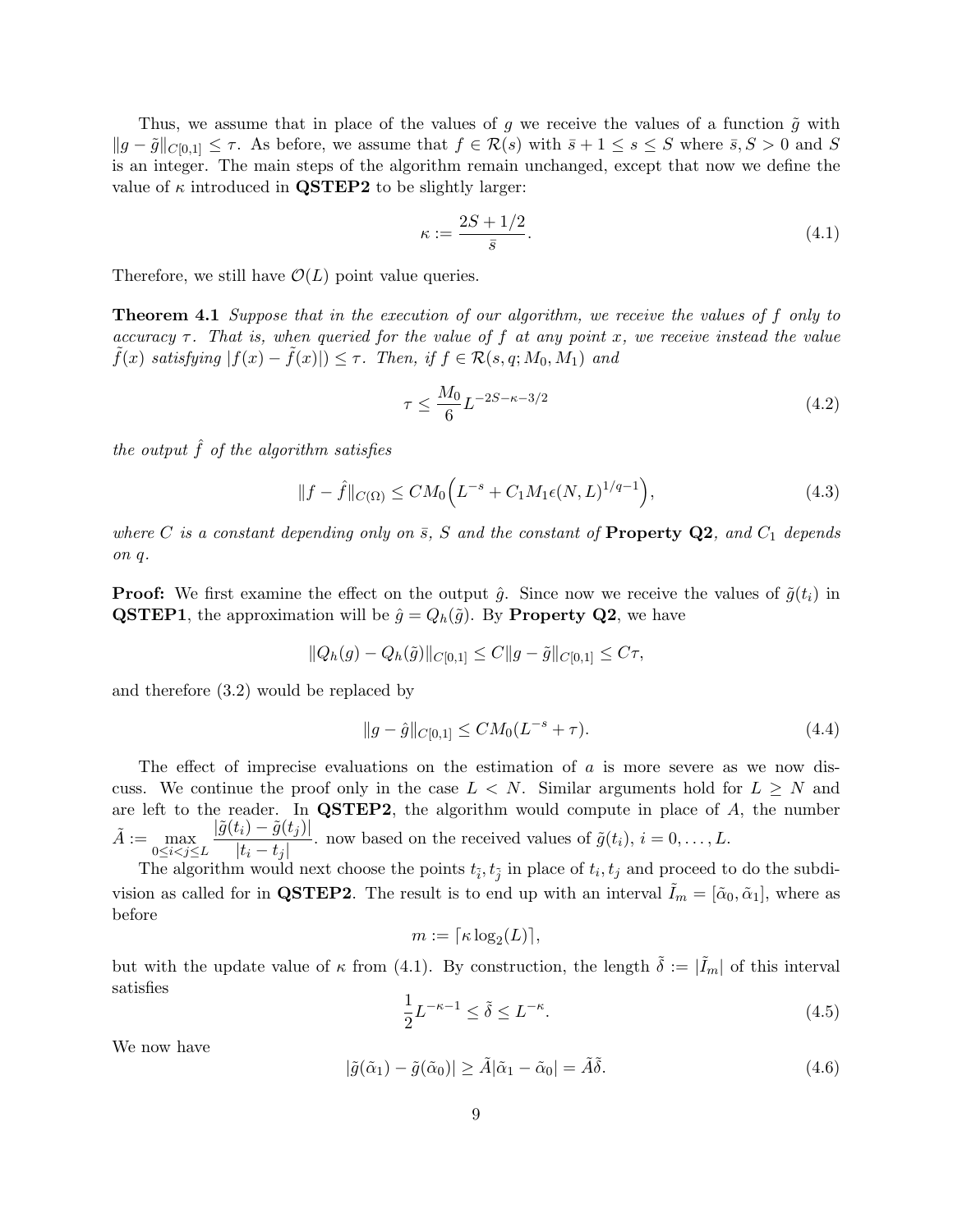By the mean value theorem,  $|g(\tilde{\alpha}_1) - g(\tilde{\alpha}_0)| = |g'(\xi_0)| \tilde{\delta}$  with  $\xi_0 \in \tilde{I}_m$ . Therefore, from (4.6), we obtain

$$
|g'(\xi_0)|\tilde{\delta} \ge \tilde{A}\tilde{\delta} - 2\tau. \tag{4.7}
$$

As before, we denote by  $\tilde{\eta}$  the center of  $\tilde{I}_m$  and  $\tilde{\mu} := \sqrt{L}\tilde{\delta}/2$ .

For our approximation to  $y_i = b_i \cdot a$ , the algorithm would compute

$$
\tilde{y}_i := \frac{2}{\sqrt{L}} \Big[ \frac{\tilde{g}(\tilde{\eta} + \tilde{\mu}y_i) - \tilde{g}(\tilde{\eta})}{\tilde{g}(\tilde{\alpha}_0 + \tilde{\delta}) - \tilde{g}(\tilde{\alpha}_0)} \Big] = \frac{2}{\sqrt{L}} \Big[ \frac{g(\tilde{\eta} + \tilde{\mu}y_i) - g(\tilde{\eta}) + \beta_1}{g(\tilde{\alpha}_0 + \tilde{\delta}) - g(\tilde{\alpha}_0) + \beta_2} \Big] = \frac{2}{\sqrt{L}} \Big[ \frac{g'(\xi_1)\tilde{\mu}y_i + \beta_1}{g'(\xi_0)\tilde{\delta} + \beta_2} \Big],
$$

where  $\xi_1 \in \tilde{I}_m$  and  $|\beta_1|, |\beta_2| \leq 2\tau$ . The algorithm then decodes to find  $\bar{a} := \Delta(\tilde{y})$  and modifies this vector to make its entries nonnegative and sum to one thereby receiving the vector  $\tilde{a}$ . It then takes  $f(x) := \tilde{g}(\tilde{a} \cdot x)$  as the output approximation to f.

As in the proof of Theorem 3.2, we consider two cases. The first case is when  $\tilde{A} \leq M_0 L^{-s}$ . In this case, it does not matter if  $\tilde{a}$  approximates a well or not, and we reach  $(4.3)$  in a similar way to the proof of Theorem 3.2.

The second case is when  $\tilde{A} \geq M_0 L^{-s}$ . In this case, we need to see how well  $\tilde{a}$  approximates a. Note that from the assumption on  $\tau$ , we have

$$
\tau \le \tilde{A}\tilde{\delta}/6,\tag{4.8}
$$

.

which combined with (4.7) implies

$$
|g'(\xi_0)|\tilde{\delta} \ge 2\tilde{A}\tilde{\delta}/3. \tag{4.9}
$$

where the first inequality uses  $(4.7)$ . We divide the numerator and denominator of the right side by  $g'(\xi_0)\tilde{\delta}$  and obtain

$$
\tilde{y}_i = \frac{y_i \left( 1 + \frac{g'(\xi_1) - g'(\xi_0)}{g'(\xi_0)} \right) + \frac{2L^{-1/2}\beta_1}{g'(\xi_0)\tilde{\delta}}}{1 + \frac{\beta_2}{g'(\xi_0)\tilde{\delta}}}.
$$
\n(4.10)

Therefore,

$$
y_i - \tilde{y}_i = \frac{y_i \left(\frac{\beta_2}{g'(\xi_0)\tilde{\delta}} - \frac{g'(\xi_1) - g'(\xi_0)}{g'(\xi_0)}\right) - \frac{2L^{-1/2}\beta_1}{g'(\xi_0)\tilde{\delta}}}{1 + \frac{\beta_2}{g'(\xi_0)\tilde{\delta}}}
$$

By assumption,  $g \in \text{Lip}(\bar{s}, M_0)$  and so  $|g(\xi_1) - g(\xi_0)| \leq M_0 \tilde{\delta}^{\bar{s}}$ . Since  $|y_i| \leq L^{-1/2}$ , this leads to the bound

$$
|y_i - \tilde{y}_i| \le L^{-1/2} \frac{6\tau + M_0 \tilde{\delta}^{\bar{s}+1}}{|g'(\xi_0)\tilde{\delta}| - 2\tau|} \le L^{-1/2} \frac{6\tau + M_0 \tilde{\delta}^{\bar{s}+1}}{\tilde{A}\tilde{\delta}/3} \le 18\tau M_0^{-1} L^{s-1/2} \tilde{\delta}^{-1} + 3L^{s-1/2} \tilde{\delta}^{\bar{s}} \quad (4.11)
$$

where we have used (4.7) to bound the denominator. Since  $\tilde{\delta} \leq L^{-\kappa} = L^{-\frac{2S+1/2}{\tilde{s}}}$ , the second term in the right side is bounded by  $3L^{-2S+s-1} \leq 3L^{-s-1}$ . We use the assumption (4.2) on  $\tau$  and the bound  $\tilde{\delta} \ge (1/2)L^{-\kappa-1}$  to bound the first term on the right side of (4.11) by

$$
36\tau M_0^{-1} L^{s+\kappa+1/2} \le 36 L^{-2S+s-1} \le 36 L^{-s-1}.
$$

Hence,

$$
|y_i - \tilde{y}_i| \le 39L^{-s-1}, \quad i = 1, \dots, L
$$
\n(4.12)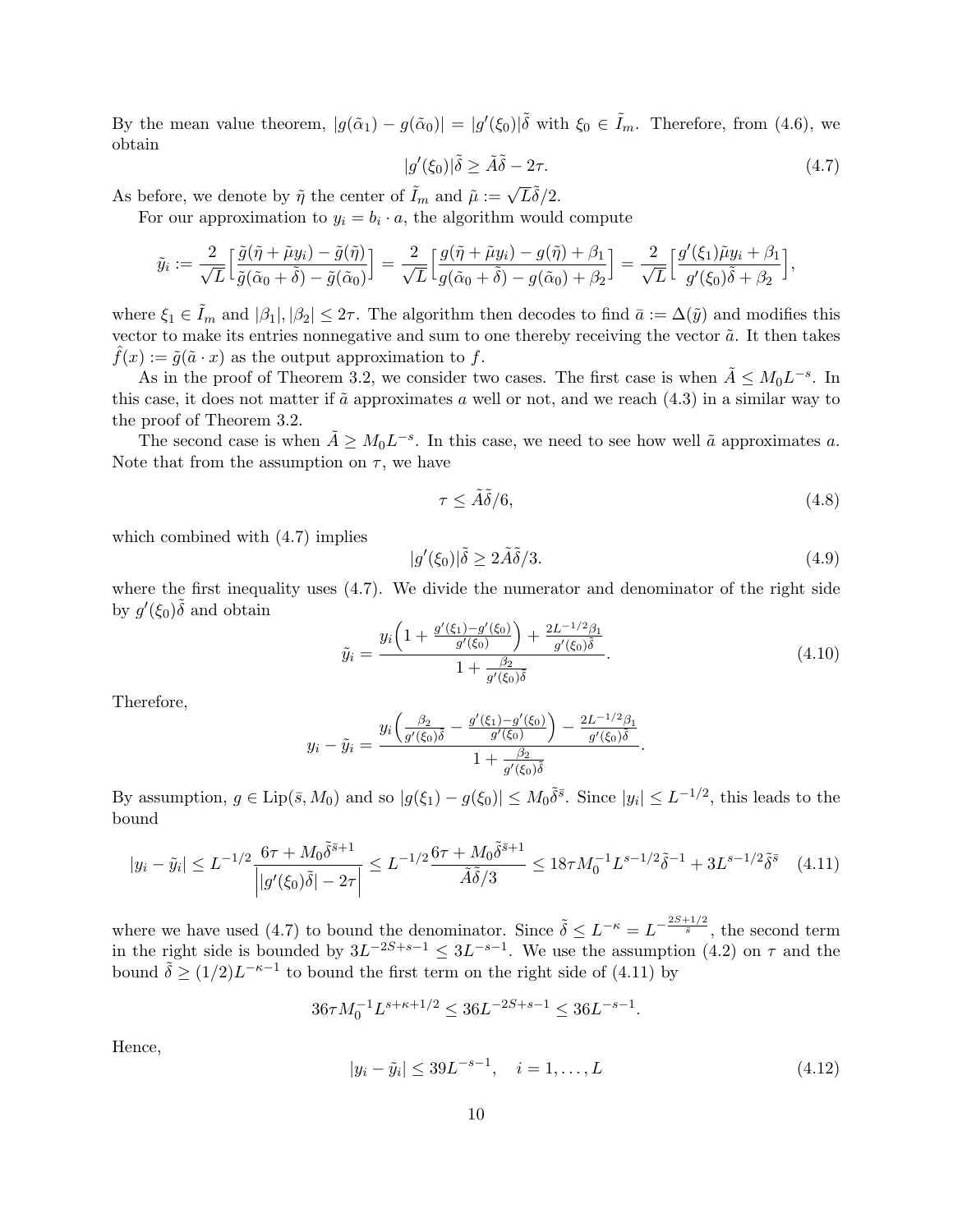This in turn gives

$$
||y - \tilde{y}||_{\ell_{\infty}} \le 39L^{-s-1} \quad \text{and} \quad ||y - \tilde{y}||_{\ell_{2}} \le 39L^{-s-1/2}.
$$
 (4.13)

We can now apply the same proof as in Lemma 3.1 to conclude that

$$
||a - \tilde{a}||_{\ell_1} \le C_0 \Big( ||a||_{\ell_q^N} \epsilon(N, L)^{1/q - 1} + L^{-s} \Big). \tag{4.14}
$$

Again the vector  $\tilde{a}$  can be modified to have nonnegative entries which sum to one while retaining  $(4.14)$  (with a change in  $C_0$ ).

With these two bounds on the approximation of  $g$  and  $a$ , we are in the same position as in the proof of Theorem 3.2. Therefore, the proof can now be completed exactly as in the proof of Theorem 3.2.  $\Box$ 

## 5 The case  $0 < s < 1$

Up to this point, we have assumed that the function g belongs to  $C<sup>s</sup>[0, 1]$  with  $s > 1$ . Our previous results do not apply if  $s \leq 1$ . In this section, we shall remedy this, to some extent, by treating the case  $g \in C^s$ ,  $0 < s \le 1$ . However, we shall make the additional assumption that g is monotone. So, throughout this section, we assume that g is monotone and in  $C<sup>s</sup>[0,1]$  for some  $0 < s \leq 1$  which is unknown to us.

Given  $L \geq 2$ , we define  $n := n(L) := \lfloor 8L \log_2 L \rfloor$ . Our first goal is to define a query procedure which finds a partition  $\mathcal I$  of  $[0,1]$  by n intervals  $I_j, j = 1, \ldots, n$ , such that g changes more or less equally on each of these intervals. We do this by adaptive splitting. To begin, we define  $\mathcal{I}_1 := \{ [0, 1/2], [1/2, 1] \}.$  We recall that asking for the values of f at a point  $t(1, \ldots, 1)$  gives the value of g at the point t, so we can think of such queries as asking for the values of g. We ask for the values of g at  $0, 1/2, 1$  and examine the change of g on each of the two intervals in  $\mathcal{I}_1$ . We choose the interval which has the largest change (with ties broken here and later, by taking the left most interval) and divide it into its two dyadic children. At the general step  $k$  of the adaptive algorithm, we consider the current set of  $k+1$  intervals and determine the interval on which g has maximal change. We subdivide this interval and ask for the value of g at the new end point. We apply this adaptive subdivision  $n-2$  times until we arrive at our final partition  $\mathcal{I} := \mathcal{I}(f, h) := \{I_1, \ldots, I_n\},\$ where the intervals are written from right to left. To create this collection of intervals, we have asked for the value of g at at most  $n+1$  points.

The following lemma gives a bound for the change of g on each of the intervals in  $\mathcal{I}$ .

**Lemma 5.1** If g is monotone and  $g \in C^{s}[0,1]$  for some  $0 < s \leq 1$ , then for any  $L \geq 2 \max(M,1)/s$ and for any interval  $I \in \mathcal{I}$ , we have

$$
|g(x) - g(y)| \le \frac{5M}{sL}, \quad x, y \in I,
$$
\n(5.1)

where  $M := ||g||_{C^{s}[0,1]}.$ 

**Proof:** First, observe that  $g(1) - g(0) =: M_0 \leq M$ . If  $M_0 \leq 5M/sL$ , we have nothing to prove. So consider the case  $M_0 \geq 5M/sL$ . Let m be the smallest positive integer such that

$$
\epsilon := \frac{M_0}{m} \le \frac{M}{sL}.
$$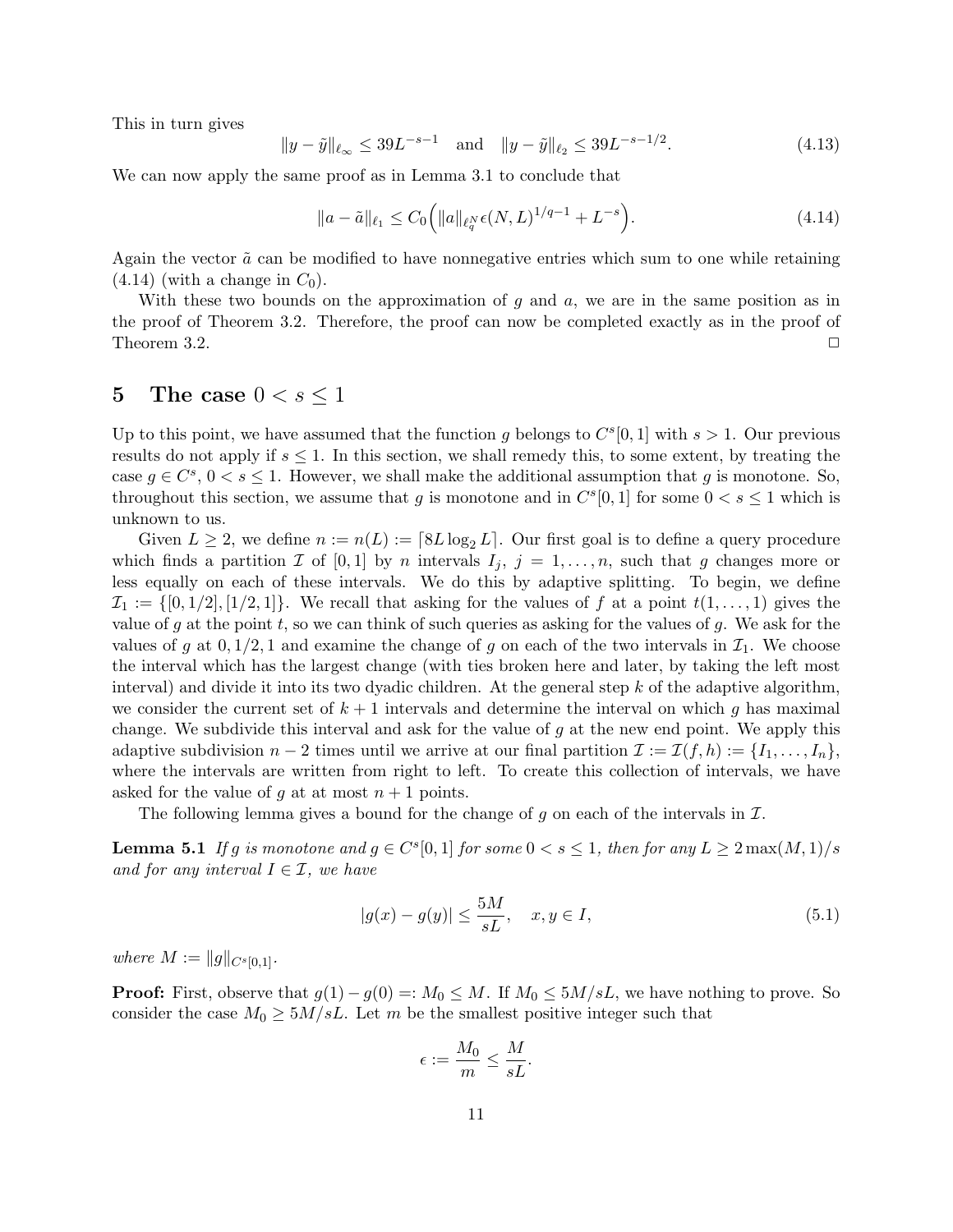Then,  $m \geq 5$  and also

$$
M/\epsilon \ge sL \ge 2. \tag{5.2}
$$

Now define the points  $x_0 := 0 < x_1 < \ldots < x_m =: 1$  such that

$$
g(x_i) - g(x_{i-1}) = \epsilon, \quad i = 1, \ldots, m.
$$

From the assumption that  $||g||_{C^{s}[0,1]} = M$ , we have

$$
\epsilon = |g(x_i) - g(x_{i-1})| \le M|x_i - x_{i-1}|^s, \quad i = 1, ..., m.
$$

It follows, therefore, that

$$
|x_i - x_{i-1}| \ge (M/\epsilon)^{-1/s}, \quad i = 1, \dots, m.
$$
 (5.3)

To prove (5.1), it is enough to show that each interval  $I \in \mathcal{I}$  contains at most four of the points  $x_i$ ,  $i = 1, \ldots, m$ . To do this, we shall now construct another adaptive partition. Given a pair  $(x_{i-1}, x_i)$ , we consider the smallest sequence of dyadic subdivisions (starting with [0, 1]) that are needed to separate these two points. If  $\ell(x_{i-1}, x_i)$  is the number of such subdivisions, then from (5.3), we have  $\ell(x_{i-1}, x_i) \leq \lceil s^{-1} \log_2(M/\epsilon) \rceil$ . This means, we can find a dyadic partition  $\mathcal{I}^* = \{I_1^*, \ldots, I_{\bar{n}}^*\}$  which simultaneously separates every such pair of these points by using at most

$$
\bar{n} := \sum_{i=1}^{m} \ell(x_{i-1}, x_i) \le m\lceil s^{-1} \log_2(M/\epsilon) \rceil \le 2M_0 \epsilon^{-1} s^{-1} \log_2(M/\epsilon)
$$
\n(5.4)

subdivisions. Here, we have used  $(5.2)$  to remove the  $\lceil \cdot \rceil$ . From the definition of m and the fact that  $m \geq 2$ , we have

$$
\frac{M}{sL} \le \frac{M_0}{m-1} \le \frac{2M_0}{m} = 2\epsilon.
$$
\n(5.5)

Hence,  $M/\epsilon \leq 2sL \leq 2L$  and using that back in (5.4) gives

$$
\bar{n} \le 2M_0 s^{-1} \epsilon^{-1} \log_2(M/\epsilon) \le 4M_0 s^{-1} \epsilon^{-1} \log_2 L \le 8L \log_2 L \le n. \tag{5.6}
$$

Here in the second to last inequality we used the fact that  $\log_2 2L \leq 2 \log_2 L$  for  $L \geq 2$ .

Finally, we observe that in the generation of the adaptive partition  $\mathcal{I}$ , if an interval generated in the subdivision process has 4 or more points  $x_i$  then it will always be subdivided before an interval with only one  $x_i$ . Since  $\bar{n} \leq n$ , no interval in  $\mathcal I$  contains more than three point  $x_i$ . This means that the variation of g on any  $I \in \mathcal{I}$  is less than 5 $\epsilon$  and thus less than 5 $M/sL$ .

We shall also need the partition  $\mathcal J$  of [0, 1] into L intervals of equal length. We now can describe the query points of our algorithm.

**QMSTEP1:** Evaluate g at points of  $I$ . We ask for the values of f at the points corresponding to the endpoints of the intervals  $I_i$  of  $\mathcal I$ . The number of such query points is at most  $n+1$  with  $n = [8L \log_2 L] + 1.$ 

**QMSTEP2:** Evaluate g at points of  $\mathcal{J}$ . We ask for the values of f at all of the endpoints of the intervals  $J_i$  of  $\mathcal J$ . The number of such query points is  $L + 1$ .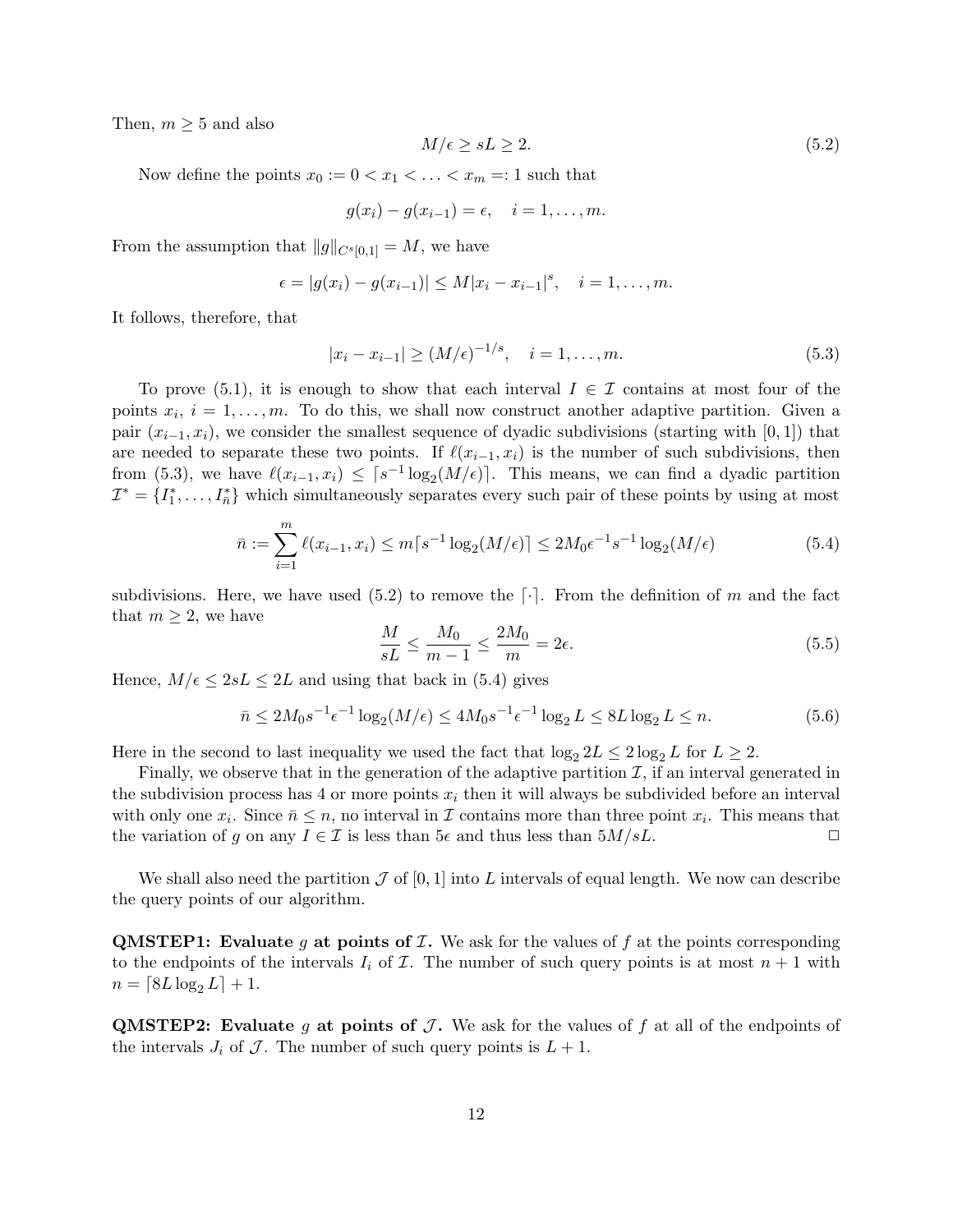**QMSTEP3:** Evaluate f at Bernoulli points. If  $L < N$ , we shall again using a Bernoulli matrix  $\Phi$  of size  $L \times N$ . The entries in  $\Phi$  are  $\pm 1/\sqrt{L}$  and again we assume that we have a favorable draw so that the RIP and mapping properties introduced in §2 hold for the matrix Φ. We again denote by  $b_i$ ,  $i = 1, \ldots, L$ , the rows of  $\Phi$ . Let us consider the points  $z_i := 1/2 + \mu a \cdot b_i$ ,  $i = 1, \ldots, L$  where  $\mu := \frac{\sqrt{L}}{2}$  $\frac{2}{2}$ . All of these points are in [0, 1]. We can obtain the value of  $g(z_i)$  by asking for the value of f at  $(1/2,\ldots,1/2)+\mu b_i$ . From this value, we can determine the interval  $J \in \mathcal{J}$  which contains  $z_i$ . Now, we ask for the value of g at the midpoint of J. From this value, we can determine whether  $z_i$  is in the left or right child of J. Whichever child it is in, we ask for the value at its midpoint and proceed in the same way. Thus after  $2\lceil \log_2 L \rceil$  of these steps, we will have an approximation  $\hat{z}_i$  to  $z_i$ 

$$
|z_i - \hat{z}_i| \le L^{-3}.\tag{5.7}
$$

From this we obtain an approximation  $\hat{y}_i$  to  $y_i = a \cdot b_i$  satisfying

$$
|y_i - \hat{y}_i| \le 2L^{-7/2}.\tag{5.8}
$$

We do this for each  $i = 1, \ldots, L$ . Thus, this step will use  $2L \lceil \log_2 L \rceil$  (adaptive) point queries of f.

If  $L \geq N$ , then as before we use the  $N \times N$  identity matrix  $I_N$  in place of  $\Phi$  and ask for the values of f at the coordinate points  $e_i$  which in turn gives  $g(a_i)$ . We determine which interval  $J \in \mathcal{J}$  contains  $a_i$  and then do the adaptive subdivision as above to resolve  $a_i$  by  $\hat{a}_i$  to accuracy

$$
|a_i - \hat{a}_i| \le L^{-3}.\tag{5.9}
$$

Given these point values of f, we describe how we construct an approximation  $\hat{f}$  to f.

**RMSTEP1:** Approximating g from the retrieved information. Using the values of g at the points of I, we construct a piecewise linear interpolant  $\hat{g}$  to g at these points. Notice that  $\hat{g}$  is also monotone. Since g changes by at most  $5M/sL$  between any two of these points, the function  $\hat{g}$  satisfies

$$
||g - \hat{g}||_{C[0,1]} \le \frac{5M}{sL}.\tag{5.10}
$$

**RMSTEP2:** Approximating a from the retrieved information. We first consider the case L < N. We apply the  $\ell_1$ -minimization decoder  $\Delta$  to the vector  $\hat{y} := (\hat{y}_i)_{i=1}^L$ . This gives  $\tilde{a} := \Delta(\hat{y})$ . Using the estimate  $(5.8)$ , the same proof as in Lemma 3.1 shows that there is a constant C depending only on  $q$  such that

$$
||a - \tilde{a}||_{\ell_1^N} \le C\Big(M_1\epsilon(N,L)^{1/q-1} + L^{-2}\Big). \tag{5.11}
$$

As before, we modify  $\tilde{a}$  to get  $\hat{a}$  with positive entries and  $\|\hat{a}\|_{\ell_1N} = 1$ . In the case  $L \geq N$ , we sum the estimates (5.9) to obtain

$$
||a - \hat{a}||_{\ell_1^N} \le L^{-2}, \tag{5.12}
$$

which is the same form as  $(5.11)$ .

With these results in hand, we obtain the following theorem.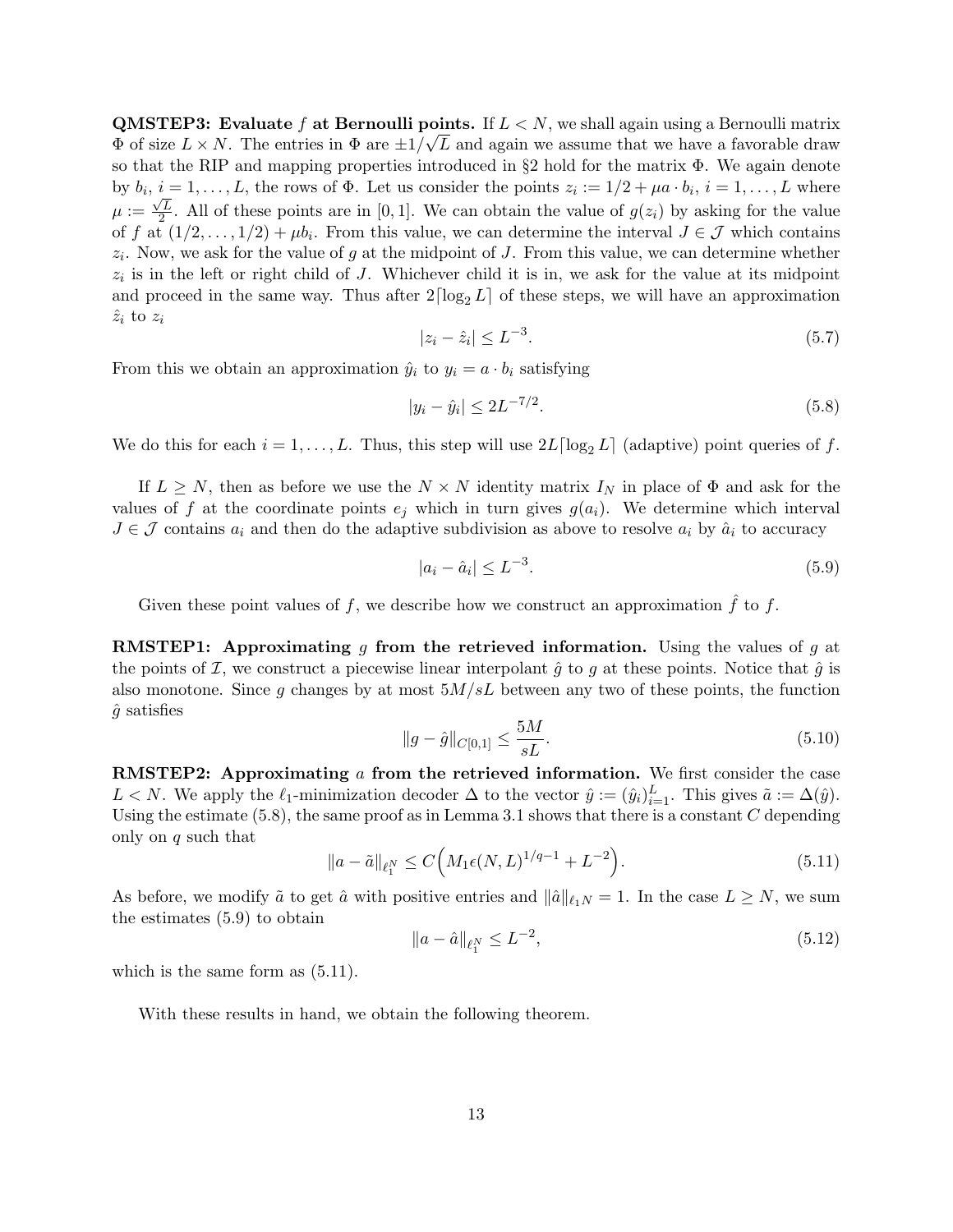**Theorem 5.2** The above algorithm uses at most  $11L \log_2 L$  adaptive point queries. If  $f(x) =$  $g(a \cdot x)$  with g monotone,  $a \in w\ell_q^N$ , and  $g \in C^s$  for some  $0 < s \leq 1$ , then the reconstruction from these queries gives an approximation  $\hat{f}$  such that for all  $L \geq 1$ ,

$$
||f - \hat{f}||_{C(\Omega)} \le CM_0 \Big( L^{-1} + C_1 M_1 \epsilon(N, L)^{s(1/q - 1)} \Big), \tag{5.13}
$$

where  $C$  is a constant depending only on s when s is small and  $C_1$  depends only on  $q$ .

**Proof:** The proof is the same as the proof of Theorem 3.2 and so we do not repeat it here.  $\Box$ 

#### 6 Concluding remarks

While we have put forward results that show certain ridge functions in high dimension can be captured by a controlled number of queries, there are many directions and possible improvements that could be further explored.

#### 6.1 The requirements on  $a$

Our ultimate goal is to be able to treat general functions f of the form  $f(x) = g(Ax)$  where A is an  $m \times N$  matrix. This paper only discusses the simplest case of this where  $m = 1$  in which case A is a vector  $a$ . In addition, we have imposed the requirement that the entries in  $a$  are nonnegative. While this matches some applications in econometrics (single index models), it would be desirable to have a theory that did not impose this requirement. We have used this assumption to guarantee that querying f at points of the form  $t(1,\ldots,1)$  gives the value of g at t. Obviously, we could also impose other specific sign patterns for the entries in  $a$  but this sign pattern must be known for the techniques of this paper to apply. It would be very desirable to develop techniques that weaken this assumption on a.

#### 6.2 The optimality of our results

Our main result shows that with  $\mathcal{O}(L)$  point value queries, any  $f \in \mathcal{R}(s, q; M_0, M_1)$  can be retrieved with accuracy  $M_0(L^{-s} + M_1 \epsilon(N,L)^{1-1/q})$ . It is legitimate to question the optimality of this result, in the sense that this order accuracy cannot be improved by any algorithm based on  $\mathcal{O}(L)$  queries. Note that the algorithm proposed in this paper is *adaptive* in the sense that the points at which we call the values of f are not fixed in advance (except for the  $L+1$  first base points), but rather depend on the information on f gained in previous queries. Therefore, any proof of optimality would have to allow all possible adaptive algorithms in the competition.

The following arguments show that our results are indeed optimal, save for the factor  $\log_2(N/L)$ which appears in the  $\epsilon(N, L)$ .

In order to see that the term  $L^{-s}$  cannot be removed, we remark that for any set of L points, there exists a function  $f \in \mathcal{R}(s, q; M_0, M_1)$  of the form

$$
f(x) = g(x_1),
$$

that vanishes at all these points and yet such that  $||f||_{C(\Omega)} = ||g||_{C([0,1])} \ge cM_0L^{-s}$ , with  $c > 0$  a constant that does not depend on L. Indeed there is an interval of length larger than  $\frac{1}{2L}$  that does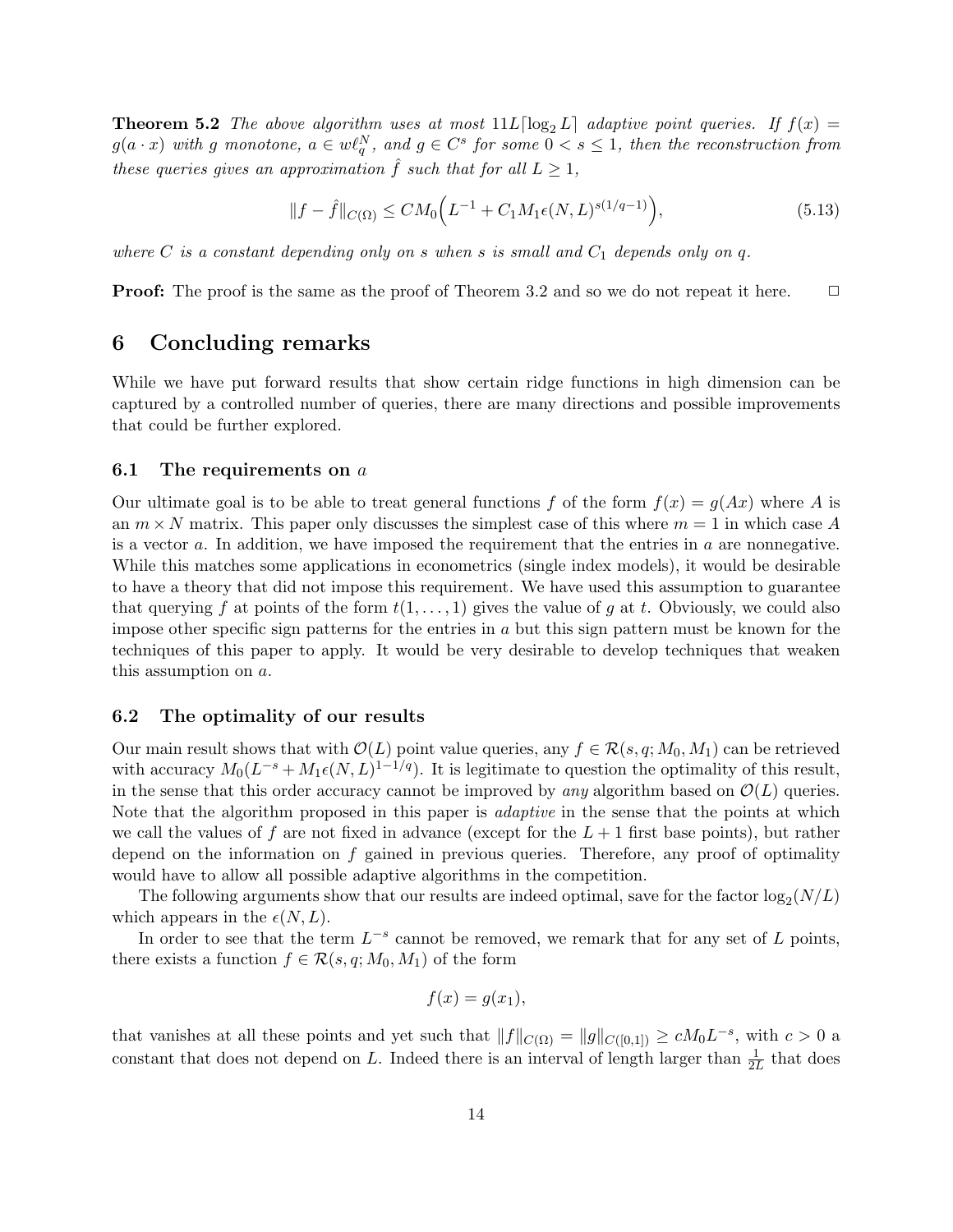not contain any  $x_1$  coordinate of the L points and we can take a function g compactly supported on this interval such that  $||g||_{C^s} \leq M_0$  and  $||g||_{C([0,1])} \geq cM_0L^{-s}$ . We now challenge any adaptive algorithm by considering the sequence of points which are queried by this algorithm when all measured values are zero. For this sequence, the corresponding function  $f$  constructed as above gives the same values as  $-f$ , and in turn the reconstruction error over the class  $\mathcal{R}(s, q; M_0, M_1)$ can be as bad as  $cM_0L^{-s}$ .

In order to show that the term  $\epsilon(N, L)^{1-1/q}$  cannot be removed, a possibility is to consider functions in  $\mathcal{R}(s, q; M_0, M_1)$  of the form

$$
f(x) = M_0 a \cdot x,
$$

with  $a \geq 0$  and  $||a||_{w\ell_q^N} \leq M_1$ , or equivalently

$$
f(x) = b \cdot x,
$$

with  $b \geq 0$  and  $||b||_{w\ell_q^N} \leq M_0M_1$ . Recent results on Gelfand widths [10] show that for any sequence of L vectors  $x^{(1)}, \dots, x^{(L)}$ , there exists a vector b orthogonal to all  $x^{(i)}$  such that  $||b||_{w\ell_q^N} \leq M_0M_1$ and

$$
||b||_{\ell_1^N} \ge c\varepsilon(N,L)^{1-1/q},
$$

with  $c > 0$  a constant that does not depend on L and N. By considering the functions f and  $-f$ , this would be sufficient to derive the optimality of the term  $\epsilon(N, L)^{1-1/q}$  by the same argument as for the term  $L^{-s}$ , if we had not imposed that the vector b should have positive coordinates.

For this reason, the optimality of the term  $\epsilon(N, L)^{1-1/q}$  over  $\mathcal{R}(s, q; M_0, M_1)$  for all adaptive algorithms remains unclear to us. It may be proved if we only challenge non-adaptive algorithms (but then our algorithm does not fall in this category), or if we give up on the factor  $\log_2(N/L)$ which appears in the  $\epsilon(N, L)$ . We explain this second option.

We consider the function  $f(x) = b \cdot x$  with vector

$$
b = M_0 M_1 2^{-2/q} (L^{-1/q}, \cdots, L^{-1/q}, 0, \cdots, 0),
$$

where the first 2L coordinates are non-zero. Then,  $||b||_d^q$  $\frac{q}{w\ell_q^N} \leq \|b\|_{\ell}^q$  $\frac{q}{\ell_q^N} \leq 1/2$ . For any adaptive algorithm, we consider the sequence  $x^{(1)}, \dots, x^{(L)}$  that is picked for this particular function. Then, classical results on Gelfand width of hypercubes (see [11] Theorem 3.2, p.410) show that there exists a vector b', with only its first 2L coordinates nonzero, which is orthogonal to all  $x^{(i)}$  and such that

$$
||b'||_{\ell_{\infty}} \leq 1
$$
 and  $||b'||_{\ell_1} \geq L$ .

We then define  $\tilde{b} = b + M_0 M_1 2^{-2/q} L^{-1/q} b'$ , so that  $\|\tilde{b}\|_{w\ell_q^N} \le 1$  and

$$
||b - \tilde{b}||_{\ell_1} \ge M_0 M_1 2^{-2/q} L^{1-1/q}.
$$

We set  $\tilde{f}(x) = \tilde{b} \cdot x$ . Both functions f and  $\tilde{f}$  now belong to  $\mathcal{R}(s, q; M_0, M_1)$  and give the same values. It is now easy to check that

$$
||f - \tilde{f}||_{C([0,1])} \ge M_0 M_1 2^{-2/q-1} L^{1-1/q}.
$$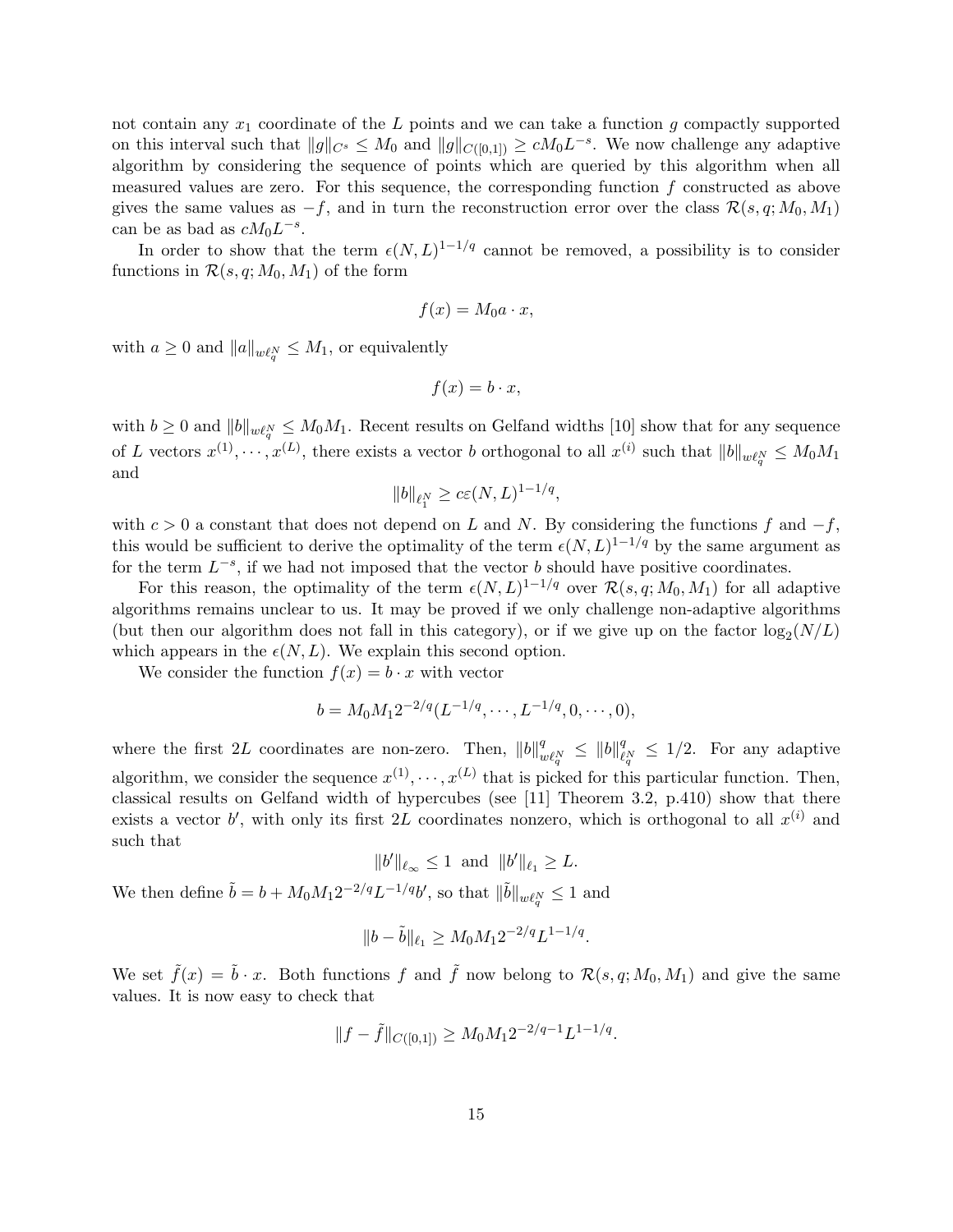#### 6.3 Comparison with [8]

It is interesting to compare the above approximation result with those that could be derived if we were following the approach proposed in  $[8]$ . The latter allows us to recover any function f that differs by at most  $\tau$  from a  $C^s$  function of k unknown variables, to an accuracy

$$
||f - \hat{f}||_{C(\Omega)} \le C(L^{-s/k} + \tau),
$$

using  $\mathcal{O}(L \log N)$  queries of f, where the constant C depends on k. Since a can be approximated in  $\ell_1$  by a vector with k non-zero coordinates to an accuracy of order  $k^{1-1/q}$ , this implies that f differs from a function of k unknown variables by an error of order  $\tau = k^{1-1/q}$ . Therefore, application of the approach proposed in [8] results in the error bound

$$
||f - \hat{f}||_{C(\Omega)} \le C\Big(L^{-s/k} + k^{1-1/q}\Big),\tag{6.1}
$$

for any  $k > 0$ , where C depends on k, which is less favorable than our results since we need to make  $k$  large and this deteriorates the rate in  $L$ .

On the other hand, in contrast to [8], the algorithm given in this paper is less robust with respect to a deviation of  $f$  from the model class of ridge functions, as noticed in  $\S4$ .

#### References

- [1] R. Baraniuk, M. Davenport, R. DeVore, and M. Wakin, A simple proof of the restricted isometry property for random matrices, Constructive Approximation, 28(2008), 253–263.
- [2] E. Candès, J. Romberg, and T. Tao, *Stable signal recovery from incomplete and inaccurate* measurements, Comm. Pure and Appl. Math., 59(2006), 1207–1223.
- [3] A. Cohen, W. Dahmen, and R. DeVore, Compressed sensing and best k term approximation, JAMS 22(2009), 211–231.
- [4] A. Cohen, R. DeVore, C. Schwab, Convergence rates of best n term Galerkin approximations for a class of elliptic SPDEs, J. FOCM, to appear.
- [5] R. Coifman and M. Maggioni, Diffusion wavelets, Appl. Comp. Harm. Anal., 21(1) (2006), 53–94.
- [6] R. DeVore, Nonlinear Approximation, Acta Numerica, Volume 7 (1998), 51-150.
- [7] R. DeVore and G.G. Lorentz, Constructive Approximation, vol. 303, Grundlehren, Springer Verlag, N.Y., 1993.
- [8] R. DeVore, G. Petrova, and P. Wojtaszczyk, Approximating functions of few variables in high dimensions , Constructive Approximation, to appear
- [9] R. DeVore, G. Petrova, and P. Wojtaszczyk, Instance optimality in probability with an  $\ell_1$ minimization decoder, Appl. Comput. Harmon. Anal., 27(2009), 275–288.
- [10] S. Foucart, A. Pajor, H. Rauhut, T. Ullrich, The Gelfand widths of  $\ell_p$  balls for  $0 < p \le 1$ , preprint.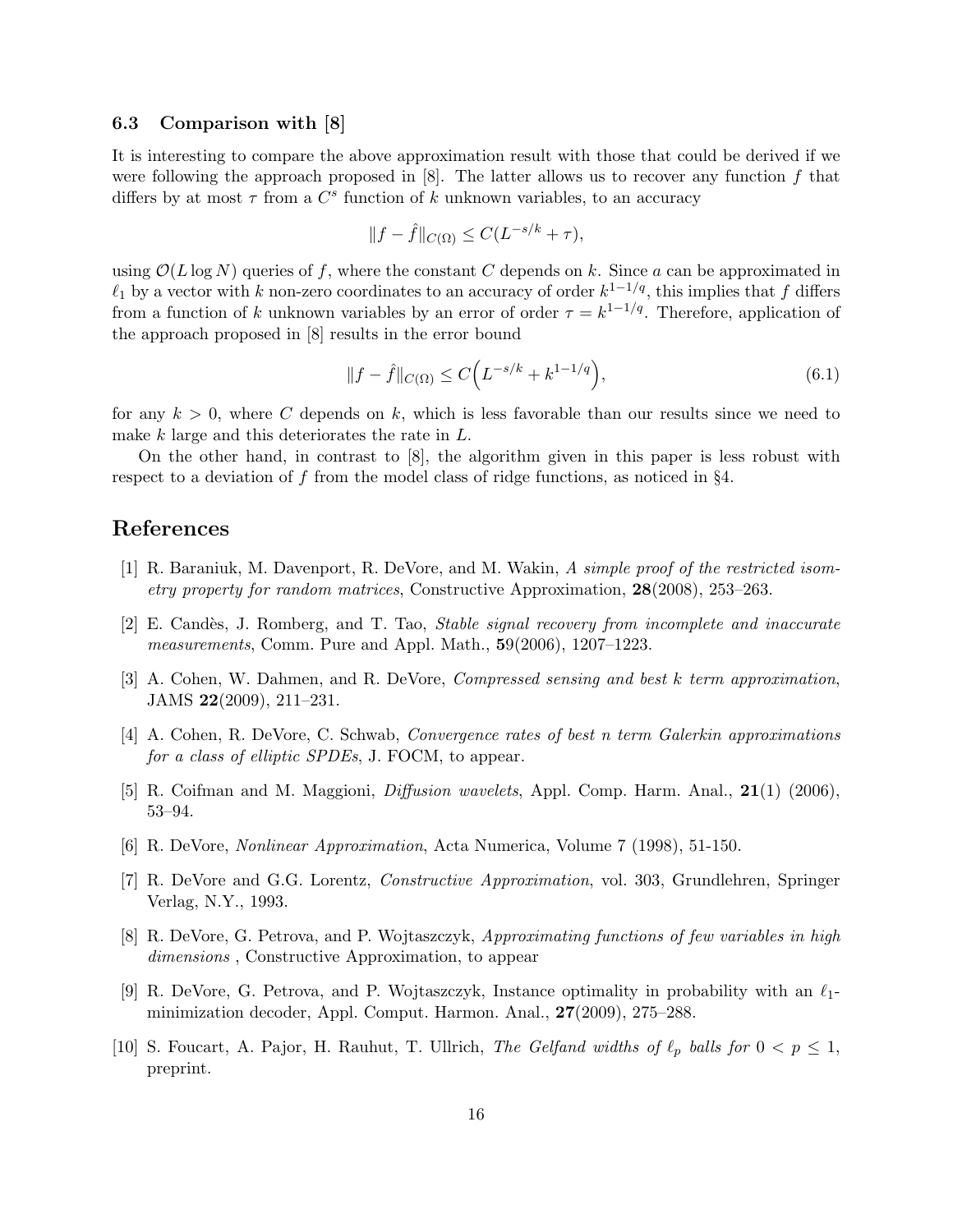- [11] G.G. Lorentz, M. Von Golitschek and Y. Makovoz, Constructive Approximation Advances Problems, vol. 304, Grundlehren, Springer Verlag, N.Y., 1996.
- [12] M.H. Maathuis, M. Kalisch and P. Buhlmann, Estimating high-dimensional intervention effects from observational data, Annals of Statistics Annals of Statistics 37(2009), 3133–3164.
- [13] M. Belkin and P. Niyogi, *Laplacian Eigenmaps for Dimensionality Reduction and Data Rep*resentation, Neural Computation, 15 (2003), 1373–1396.
- [14] E. Novak and H. Woźniakowski, Tractability of Multivariate Problems vol. I: Linear Information, European Math. Soc., 2008.
- [15] J. Haupt, R. Castro and R. Nowak, Distilled Sensing: Adaptive Sampling for Sparse Detection and Estimation, preprint, 2010.
- [16] C. J. Stone. Additive regression and other nonparametric models. The Annals of Statistics, 13:689–705, 1985.
- [17] S. Gaiffas and G. Lecue. Optimal rates and adaptation in the single-index model using aggregation. Electronic Journal of Statistics, 1:538, 2007.
- [18] A. Juditsky, O. Lepski, and A. Tsybakov. Nonparametric estimation of composite functions. Ann. Stat., 37(3):1360–1404, June 2009.
- [19] G. K. Golubev. Asymptotically minimax estimation of a regression function in an additive model. Problemy Peredachi Informatsii, 28:101–112, 1992.
- [20] Z. Chi. On  $\ell_1$ -regularized estimation for nonlinear models that have sparse underlying linear structures. ArXiv e-prints, Nov. 2009.
- [21] K.-C. Li. Sliced inverse regression for dimension reduction. Journal of the American Statistical Association, 86(414):316–327, 1991.
- [22] J. Traub and H. Wozniakowski, A General Theory of Optimal Algorithms, Academic Press, New York, 1980.
- [23] M. J. Wainwright, Information-theoretic limits on sparsity recovery in the high-dimensional and noisy setting, IEEE Trans. Inf. Theory, 55(2009), 5728-5741.
- [24] J. Traub, G. Wassilkowski and H. Wozniakowski, Information-Based Complexity, Academic Press, New York, NY, 1988.

Albert Cohen, Universit´e Pierre et Marie Curie, Laboratoire Jacques-Louis Lions, Paris, France, cohen@ann.jussieu.fr

Ingrid Daubechies, Department of Mathematics, Princeton University, Princeton, NJ, USA ingrid@math.princeton.edu

Ronald DeVore, Department of Mathematics, Texas A&M University, College Station, TX, USA rdevore@math.tamu.edu